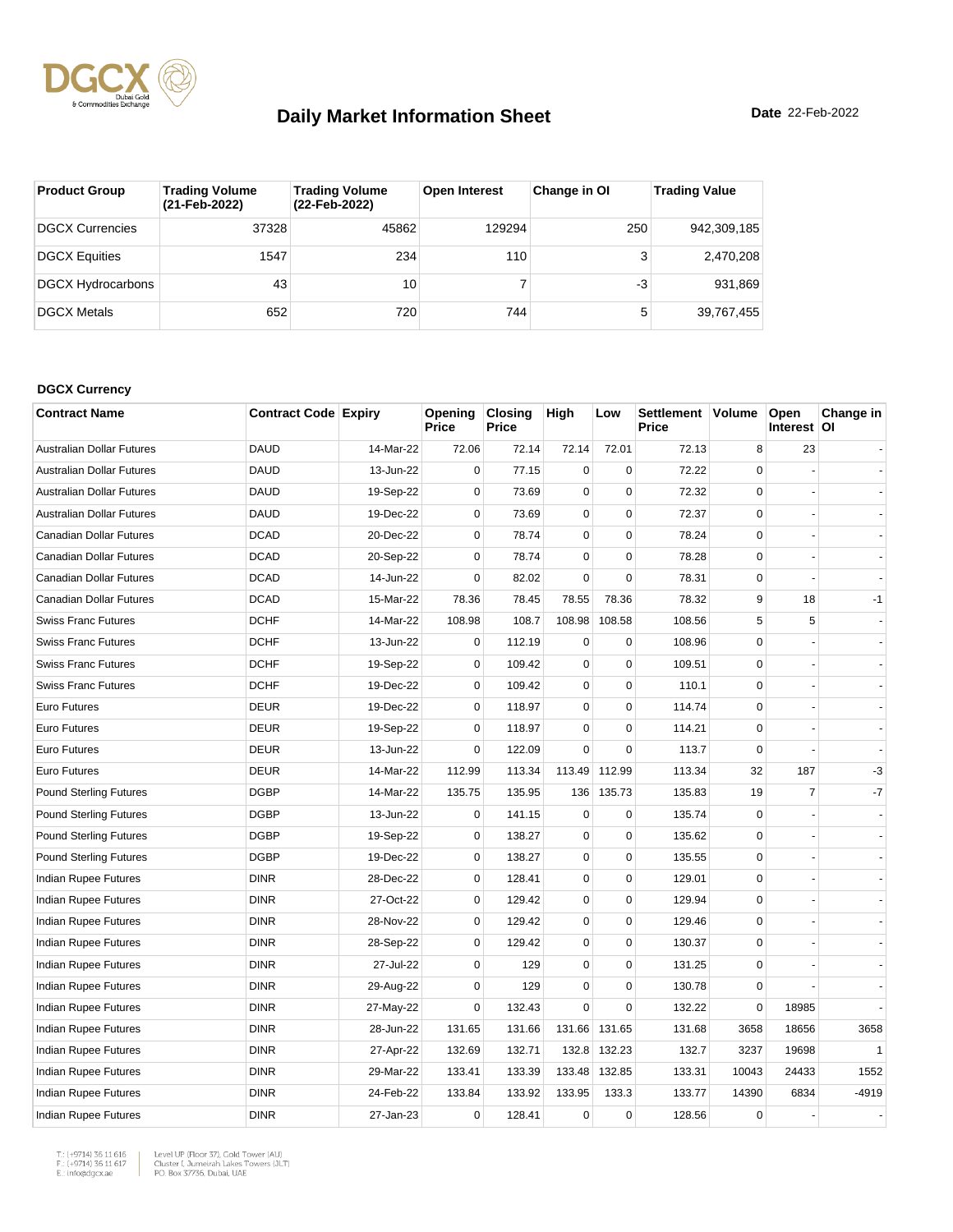

| Indian Rupee Quanto Futures | <b>DINRI</b> | 27-Jan-23 | 0           | 77.875  | $\mathbf 0$ | 0           | 77.785  | 0           |       |                |
|-----------------------------|--------------|-----------|-------------|---------|-------------|-------------|---------|-------------|-------|----------------|
| Indian Rupee Quanto Futures | <b>DINRI</b> | 29-Mar-22 | 75.0525     | 75.1    | 75.2525     | 75.052      | 75.0125 | 2985        | 341   | $-11$          |
| Indian Rupee Quanto Futures | <b>DINRI</b> | 27-Apr-22 | 75.4        | 75.6    | 75.6        | 75.4        | 75.3575 | 2           | 4     | $\overline{2}$ |
| Indian Rupee Quanto Futures | <b>DINRI</b> | 24-Feb-22 | 74.7225     | 74.68   | 75.02       | 74.667<br>5 | 74.755  | 5151        | 210   | 32             |
| Indian Rupee Quanto Futures | <b>DINRI</b> | 27-May-22 | 0           | 77.8825 | $\mathbf 0$ | $\mathbf 0$ | 75.6325 | 0           |       |                |
| Indian Rupee Quanto Futures | <b>DINRI</b> | 28-Jun-22 | $\mathbf 0$ | 77.52   | $\mathbf 0$ | $\mathbf 0$ | 75.9425 | $\Omega$    |       |                |
| Indian Rupee Quanto Futures | <b>DINRI</b> | 29-Aug-22 | 0           | 77      | $\pmb{0}$   | $\mathbf 0$ | 76.465  | 0           |       |                |
| Indian Rupee Quanto Futures | <b>DINRI</b> | 27-Jul-22 | 0           | 77      | $\mathbf 0$ | $\mathbf 0$ | 76.19   | 0           |       |                |
| Indian Rupee Quanto Futures | <b>DINRI</b> | 28-Sep-22 | 0           | 77.2675 | 0           | 0           | 76.705  | 0           |       |                |
| Indian Rupee Quanto Futures | <b>DINRI</b> | 28-Nov-22 | 0           | 77.2675 | 0           | 0           | 77.245  | $\mathbf 0$ |       |                |
| Indian Rupee Quanto Futures | <b>DINRI</b> | 27-Oct-22 | 0           | 77.2675 | $\mathbf 0$ | $\mathbf 0$ | 76.9575 | 0           |       |                |
| Indian Rupee Quanto Futures | <b>DINRI</b> | 28-Dec-22 | 0           | 77.875  | $\pmb{0}$   | $\mathbf 0$ | 77.5125 | 0           |       |                |
| Indian Rupee Mini Futures   | <b>DINRM</b> | 28-Dec-22 | $\mathbf 0$ | 128.41  | 0           | $\mathbf 0$ | 129.01  | $\mathbf 0$ |       |                |
| Indian Rupee Mini Futures   | <b>DINRM</b> | 27-Oct-22 | 0           | 129.42  | 0           | $\mathbf 0$ | 129.94  | 0           |       |                |
| Indian Rupee Mini Futures   | <b>DINRM</b> | 28-Nov-22 | 0           | 129.42  | $\mathbf 0$ | $\mathbf 0$ | 129.46  | 0           |       |                |
| Indian Rupee Mini Futures   | <b>DINRM</b> | 28-Sep-22 | $\mathbf 0$ | 129.42  | 0           | $\mathbf 0$ | 130.37  | $\Omega$    |       |                |
| Indian Rupee Mini Futures   | <b>DINRM</b> | 27-Jul-22 | 0           | 129     | 0           | 0           | 131.25  | $\Omega$    |       |                |
| Indian Rupee Mini Futures   | <b>DINRM</b> | 29-Aug-22 | 0           | 129     | 0           | $\mathbf 0$ | 130.78  | 0           |       |                |
| Indian Rupee Mini Futures   | <b>DINRM</b> | 28-Jun-22 | 131.63      | 131.65  | 131.65      | 131.63      | 131.68  | 1083        | 6002  | 889            |
| Indian Rupee Mini Futures   | <b>DINRM</b> | 27-May-22 | 0           | 131.84  | $\mathbf 0$ | 0           | 132.22  | 0           | 6500  |                |
| Indian Rupee Mini Futures   | <b>DINRM</b> | 24-Feb-22 | 133.82      | 133.78  | 133.94      | 133.34      | 133.77  | 2264        | 11350 | $-916$         |
| Indian Rupee Mini Futures   | <b>DINRM</b> | 27-Apr-22 | 132.63      | 132.63  | 132.63      | 132.63      | 132.7   | 61          | 7518  | $-1$           |
| Indian Rupee Mini Futures   | <b>DINRM</b> | 29-Mar-22 | 133.34      | 133.33  | 133.44      | 132.9       | 133.31  | 1169        | 7404  | -85            |
| Indian Rupee Mini Futures   | <b>DINRM</b> | 27-Jan-23 | 0           | 128.41  | 0           | 0           | 128.56  | 0           |       |                |
| Indian Rupee Weekly Futures | <b>DINRW</b> | 17-Mar-22 | 0           | 134.04  | $\mathbf 0$ | $\mathbf 0$ | 133.49  | 0           |       |                |
| Indian Rupee Weekly Futures | <b>DINRW</b> | 25-Mar-22 | 0           | 134.04  | 0           | $\mathbf 0$ | 133.39  | $\mathbf 0$ |       |                |
| Indian Rupee Weekly Futures | <b>DINRW</b> | 31-Mar-22 | 0           | 133.05  | $\mathbf 0$ | 0           | 133.29  | $\mathbf 0$ |       |                |
| Indian Rupee Weekly Futures | <b>DINRW</b> | 13-Apr-22 | 0           | 132.28  | $\mathbf 0$ | $\mathbf 0$ | 133.14  | 0           |       |                |
| Indian Rupee Weekly Futures | <b>DINRW</b> | 04-Mar-22 | 0           | 133.75  | 0           | 0           | 133.66  | 0           |       |                |
| Indian Rupee Weekly Futures | <b>DINRW</b> | 08-Apr-22 | 0           | 132.28  | 0           | 0           | 133.21  | $\Omega$    |       |                |
| Indian Rupee Weekly Futures | <b>DINRW</b> | 25-Feb-22 | 133.51      | 133.52  | 133.57      | 133.43      | 133.75  | 1153        |       |                |
| Indian Rupee Weekly Futures | <b>DINRW</b> | 11-Mar-22 | 0           | 134.04  | 0           | 0           | 133.57  | 0           |       |                |
| Japanese Yen Futures        | <b>DJPY</b>  | 14-Mar-22 | 87.26       | 86.98   | 87.26       | 86.91       | 86.96   | 3           | 19    | -1             |
| Japanese Yen Futures        | <b>DJPY</b>  | 13-Jun-22 | 0           | 91.17   | 0           | $\pmb{0}$   | 87.16   | 0           |       |                |
| Japanese Yen Futures        | <b>DJPY</b>  | 19-Sep-22 | 0           | 91.26   | $\mathbf 0$ | $\mathbf 0$ | 87.47   | 0           |       |                |
| Japanese Yen Futures        | <b>DJPY</b>  | 19-Dec-22 | 0           | 91.26   | 0           | $\mathbf 0$ | 87.84   | 0           |       |                |
| Pakistani Rupee Futures     | <b>DPKR</b>  | 28-Dec-22 | 0           | 53.64   | $\mathbf 0$ | $\pmb{0}$   | 54.27   | 0           |       |                |
| Pakistani Rupee Futures     | <b>DPKR</b>  | 28-Nov-22 | 0           | 56.22   | $\pmb{0}$   | $\mathbf 0$ | 54.52   | 0           |       |                |
| Pakistani Rupee Futures     | <b>DPKR</b>  | 27-Oct-22 | 0           | 56.22   | 0           | 0           | 54.77   | 0           |       |                |
| Pakistani Rupee Futures     | <b>DPKR</b>  | 28-Sep-22 | 0           | 56.22   | 0           | $\mathbf 0$ | 55.02   | 0           |       |                |
| Pakistani Rupee Futures     | <b>DPKR</b>  | 29-Aug-22 | $\pmb{0}$   | 58      | $\mathbf 0$ | $\pmb{0}$   | 55.27   | 0           |       |                |
| Pakistani Rupee Futures     | <b>DPKR</b>  | 27-Jul-22 | 0           | 59      | 0           | $\pmb{0}$   | 55.52   | 0           |       |                |
| Pakistani Rupee Futures     | <b>DPKR</b>  | 27-May-22 | $\mathbf 0$ | 62      | 0           | $\mathbf 0$ | 56.02   | 0           |       |                |
| Pakistani Rupee Futures     | <b>DPKR</b>  | 28-Jun-22 | 0           | 62      | 0           | $\pmb{0}$   | 55.77   | 0           |       |                |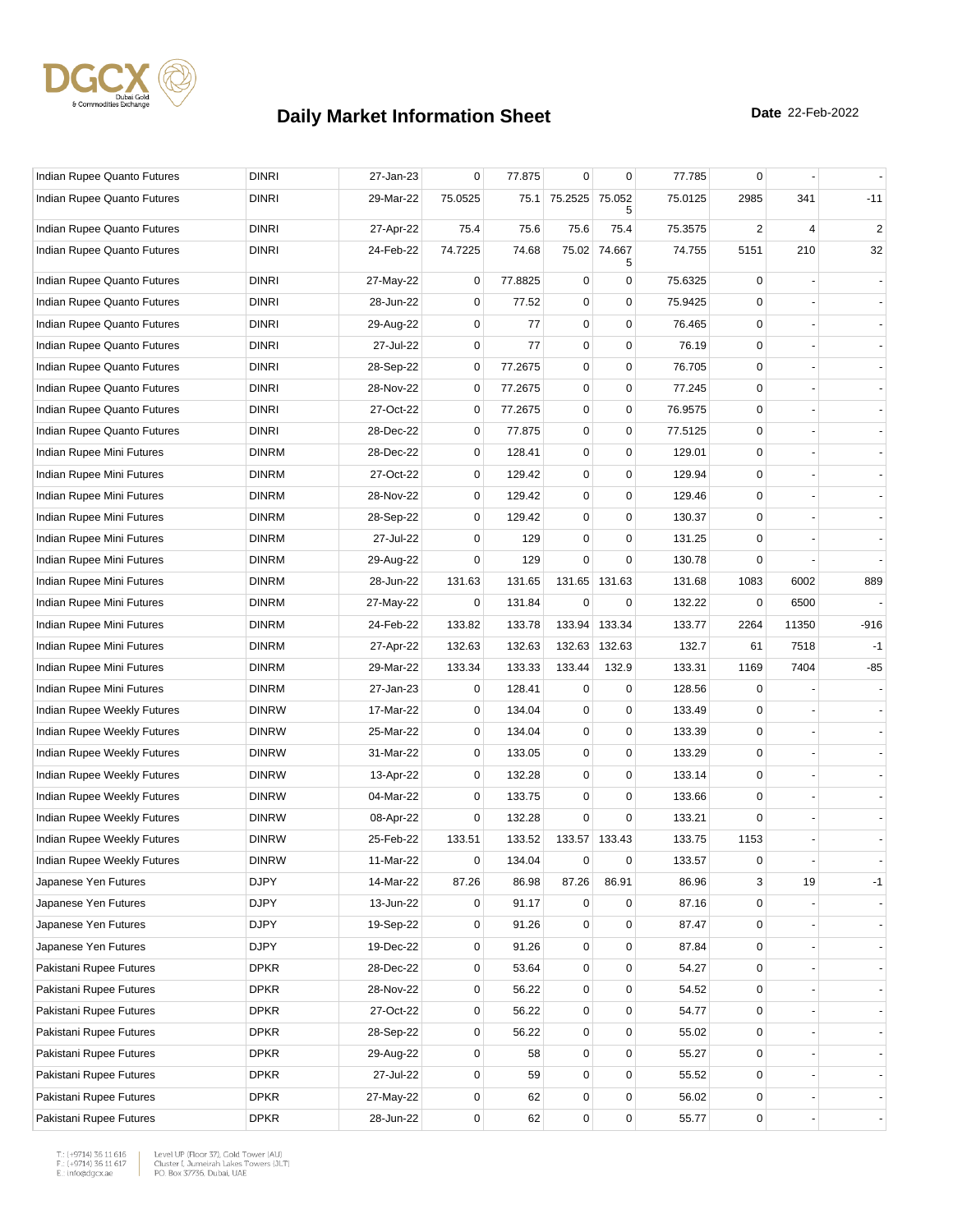

| Pakistani Rupee Futures     | <b>DPKR</b>    | 27-Apr-22 | $\mathbf{0}$ | 62      | $\mathbf 0$ | $\mathbf 0$ | 56.27    | 0        |     |  |
|-----------------------------|----------------|-----------|--------------|---------|-------------|-------------|----------|----------|-----|--|
| Pakistani Rupee Futures     | <b>DPKR</b>    | 24-Feb-22 | $\Omega$     | 57.04   | $\mathbf 0$ | $\Omega$    | 56.77    | $\Omega$ | 6   |  |
| Pakistani Rupee Futures     | <b>DPKR</b>    | 29-Mar-22 | $\mathbf 0$  | 62.65   | $\mathbf 0$ | $\mathbf 0$ | 56.52    | $\Omega$ |     |  |
| Pakistani Rupee Futures     | <b>DPKR</b>    | 27-Jan-23 | 0            | 53.64   | $\mathbf 0$ | $\mathbf 0$ | 54.02    | $\Omega$ |     |  |
| <b>Chinese Yuan Futures</b> | <b>DUSDCNH</b> | 16-Jan-23 | 0            | 6.5715  | $\mathbf 0$ | $\mathbf 0$ | 6.4333   | $\Omega$ |     |  |
| <b>Chinese Yuan Futures</b> | <b>DUSDCNH</b> | 13-Feb-23 | 0            | 6.5715  | $\mathbf 0$ | 0           | 6.4441   | $\Omega$ |     |  |
| <b>Chinese Yuan Futures</b> | <b>DUSDCNH</b> | 14-Apr-22 | 0            | 6.6492  | $\mathbf 0$ | $\mathbf 0$ | 6.3465   | $\Omega$ |     |  |
| <b>Chinese Yuan Futures</b> | <b>DUSDCNH</b> | 14-Mar-22 | $\Omega$     | 6.631   | $\mathbf 0$ | $\mathbf 0$ | 6.3329   | $\Omega$ |     |  |
| <b>Chinese Yuan Futures</b> | <b>DUSDCNH</b> | 16-May-22 | $\Omega$     | 6.5619  | $\mathbf 0$ | $\Omega$    | 6.3469   | $\Omega$ |     |  |
| <b>Chinese Yuan Futures</b> | <b>DUSDCNH</b> | 13-Jun-22 | $\mathbf{0}$ | 6.5     | $\mathbf 0$ | $\mathbf 0$ | 6.3577   | $\Omega$ |     |  |
| <b>Chinese Yuan Futures</b> | <b>DUSDCNH</b> | 18-Jul-22 | $\mathbf 0$  | 6.6053  | $\mathbf 0$ | $\mathbf 0$ | 6.3685   | $\Omega$ |     |  |
| <b>Chinese Yuan Futures</b> | <b>DUSDCNH</b> | 15-Aug-22 | 0            | 6.6053  | $\mathbf 0$ | $\mathbf 0$ | 6.3793   | $\Omega$ |     |  |
| <b>Chinese Yuan Futures</b> | <b>DUSDCNH</b> | 17-Oct-22 | $\mathbf{0}$ | 6.5715  | $\mathbf 0$ | $\mathbf 0$ | 6.4009   | $\Omega$ |     |  |
| <b>Chinese Yuan Futures</b> | <b>DUSDCNH</b> | 19-Sep-22 | 0            | 6.5715  | $\mathbf 0$ | $\mathbf 0$ | 6.3901   | $\Omega$ |     |  |
| <b>Chinese Yuan Futures</b> | <b>DUSDCNH</b> | 14-Nov-22 | $\mathbf{0}$ | 6.5715  | $\mathbf 0$ | $\mathbf 0$ | 6.4117   | $\Omega$ |     |  |
| <b>Chinese Yuan Futures</b> | <b>DUSDCNH</b> | 19-Dec-22 | 0            | 6.5715  | $\mathbf 0$ | $\Omega$    | 6.4225   | $\Omega$ |     |  |
| South African Rand Futures  | <b>DUSDZAR</b> | 14-Mar-22 | 0            | 14.246  | $\mathbf 0$ | $\mathbf 0$ | 15.067   | $\Omega$ |     |  |
| South African Rand Futures  | <b>DUSDZAR</b> | 16-May-22 | $\mathbf 0$  | 14.246  | $\mathbf 0$ | $\mathbf 0$ | 15.104   | $\Omega$ |     |  |
| South African Rand Futures  | <b>DUSDZAR</b> | 14-Apr-22 | $\Omega$     | 14.246  | $\mathbf 0$ | $\mathbf 0$ | 15.086   | $\Omega$ |     |  |
| <b>AUD Rolling Futures</b>  | <b>SPFAUD</b>  | 31-Dec-30 | $\mathbf 0$  | 0.75051 | $\Omega$    | $\mathbf 0$ | 0.722397 | $\Omega$ |     |  |
| <b>EUR Rolling Futures</b>  | <b>SPFEUR</b>  | 31-Dec-30 | $\Omega$     | 1.14495 | $\mathbf 0$ | $\mathbf 0$ | 1.133877 | $\Omega$ | 872 |  |
| <b>GBP Rolling Futures</b>  | <b>SPFGBP</b>  | 31-Dec-30 | $\mathbf{0}$ | 1.35625 | $\mathbf 0$ | $\mathbf 0$ | 1.359311 | 0        |     |  |

### **DGCX Equities**

| <b>Contract Name</b>         | <b>Contract Code</b> | <b>Expiry</b> | Opening<br><b>Price</b> | <b>Closing</b><br><b>Price</b> | High        | Low            | <b>Settlement</b><br>Price | <b>Volume</b> | Open<br><b>Interest</b> | Change<br>in OI |
|------------------------------|----------------------|---------------|-------------------------|--------------------------------|-------------|----------------|----------------------------|---------------|-------------------------|-----------------|
| Apple Inc Futures            | <b>DAAPL</b>         | 18-Mar-22     | $\Omega$                | 143                            | 0           | $\Omega$       | 168.16                     | 0             |                         |                 |
| Apple Inc Futures            | <b>DAAPL</b>         | 14-Apr-22     | $\Omega$                | 143                            | 0           | $\Omega$       | 168.16                     | 0             |                         |                 |
| Adani Ports and SEZ Futures  | <b>DADANIPORTS</b>   | 28-Apr-22     | 0                       | 722.6                          | $\mathbf 0$ | 0              | 713                        | 0             |                         |                 |
| Adani Ports and SEZ Futures  | <b>DADANIPORTS</b>   | 24-Feb-22     | $\mathbf 0$             | 774.55                         | 0           | $\Omega$       | 705.65                     | 0             |                         |                 |
| Adani Ports and SEZ Futures  | <b>DADANIPORTS</b>   | 31-Mar-22     | $\Omega$                | 734.3                          | $\Omega$    | $\Omega$       | 709.75                     | 0             |                         |                 |
| <b>Asian Paints Futures</b>  | <b>DASIANPAINT</b>   | 24-Feb-22     | 3181.35                 | 3189.3                         |             | 3189.3 3181.35 | 3227.7                     | 2             |                         |                 |
| <b>Asian Paints Futures</b>  | <b>DASIANPAINT</b>   | 28-Apr-22     | $\Omega$                | 3198.1                         | $\Omega$    | $\Omega$       | 3261.3                     | $\Omega$      |                         |                 |
| <b>Asian Paints Futures</b>  | <b>DASIANPAINT</b>   | 31-Mar-22     | $\overline{0}$          | 3412.45                        | $\mathbf 0$ | $\mathbf 0$    | 3246.3                     | $\mathbf 0$   |                         |                 |
| Axis Bank Ltd Futures        | <b>DAXSB</b>         | 31-Mar-22     | 0                       | 781.75                         | $\mathbf 0$ | 0              | 783.75                     | 0             | 2                       |                 |
| Axis Bank Ltd Futures        | <b>DAXSB</b>         | 28-Apr-22     | $\mathbf 0$             | 764.45                         | 0           | $\Omega$       | 787.4                      | 0             |                         |                 |
| Axis Bank Ltd Futures        | <b>DAXSB</b>         | 24-Feb-22     | 0                       | 778.35                         | 0           | 0              | 779.3                      | 0             | 1                       |                 |
| Bajaj Auto Futures           | <b>DBAJAJAUTO</b>    | 24-Feb-22     | 0                       | 3458.35                        | 0           | $\Omega$       | 3601.3                     | $\mathbf 0$   |                         |                 |
| Bajaj Auto Futures           | <b>DBAJAJAUTO</b>    | 28-Apr-22     | $\Omega$                | 3525.3                         | $\Omega$    | $\Omega$       | 3638.8                     | $\Omega$      |                         |                 |
| Bajaj Auto Futures           | <b>DBAJAJAUTO</b>    | 31-Mar-22     | $\mathbf{0}$            | 3245.25                        | $\mathbf 0$ | 0              | 3622.05                    | 0             |                         |                 |
| Bajaj Finserv Ltd Futures    | <b>DBAJAJFINSV</b>   | 31-Mar-22     | $\overline{0}$          | 16391.95                       | 0           | 0              | 16285.55                   | 0             |                         |                 |
| Bajaj Finserv Ltd Futures    | <b>DBAJAJFINSV</b>   | 28-Apr-22     | 0                       | 15780.6                        | 0           | $\Omega$       | 16360.65                   | 0             |                         |                 |
| Bajaj Finserv Ltd Futures    | <b>DBAJAJFINSV</b>   | 24-Feb-22     | $\overline{0}$          | 17670.65                       | $\mathbf 0$ | $\Omega$       | 16192.1                    | 0             |                         |                 |
| Bajaj Finance Futures        | <b>DBAJFINANCE</b>   | 24-Feb-22     | 0                       | 7173.35                        | 0           | $\Omega$       | 7012.5                     | 0             | 6                       |                 |
| <b>Bajaj Finance Futures</b> | <b>DBAJFINANCE</b>   | 28-Apr-22     | $\mathbf 0$             | 7076.6                         | 0           | $\Omega$       | 7085.5                     | 0             |                         |                 |

T.: (+9714) 36 11 616<br>F.: (+9714) 36 11 617<br>E.: info@dgcx.ae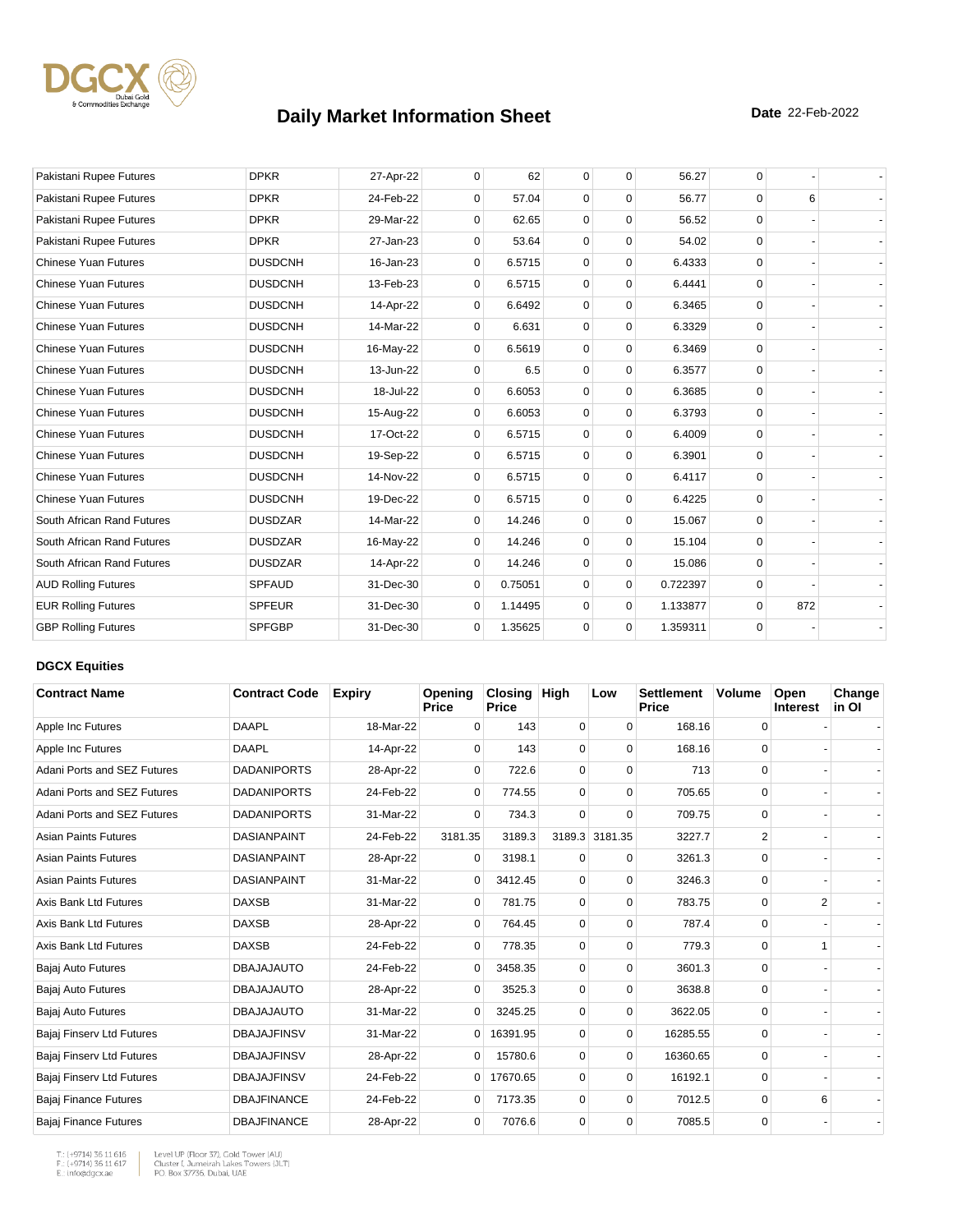

| Bajaj Finance Futures                   | <b>DBAJFINANCE</b> | 31-Mar-22 | 0           | 6966.5  | $\mathbf 0$             | $\mathbf 0$     | 7052.95 | 0            |   |  |
|-----------------------------------------|--------------------|-----------|-------------|---------|-------------------------|-----------------|---------|--------------|---|--|
| <b>Bharti Airtel Futures</b>            | DBHARTIARTL        | 31-Mar-22 | 0           | 714.45  | 0                       | 0               | 703.4   | 0            |   |  |
| <b>Bharti Airtel Futures</b>            | DBHARTIARTL        | 28-Apr-22 | 0           | 723.35  | $\mathbf 0$             | $\mathbf 0$     | 706.65  | 0            |   |  |
| <b>Bharti Airtel Futures</b>            | DBHARTIARTL        | 24-Feb-22 | 691.85      | 692.05  | 692.05                  | 691.85          | 699.35  | 24           |   |  |
| <b>BPCL Futures</b>                     | <b>DBPCL</b>       | 24-Feb-22 | 0           | 409.4   | $\mathbf 0$             | $\mathbf 0$     | 355.35  | 0            |   |  |
| <b>BPCL Futures</b>                     | <b>DBPCL</b>       | 28-Apr-22 | 0           | 388.8   | 0                       | $\mathbf 0$     | 359.05  | 0            |   |  |
| <b>BPCL Futures</b>                     | <b>DBPCL</b>       | 31-Mar-22 | 0           | 383.2   | 0                       | $\mathbf 0$     | 357.4   | 0            |   |  |
| <b>Britannia Industries Ltd Futures</b> | <b>DBRITANNIA</b>  | 31-Mar-22 | 0           | 3623.5  | 0                       | 0               | 3510.45 | 0            |   |  |
| <b>Britannia Industries Ltd Futures</b> | DBRITANNIA         | 28-Apr-22 | 0           | 3596.65 | 0                       | 0               | 3526.65 | 0            |   |  |
| <b>Britannia Industries Ltd Futures</b> | <b>DBRITANNIA</b>  | 24-Feb-22 | 0           | 3677.85 | $\mathbf 0$             | $\mathbf 0$     | 3490.3  | 0            |   |  |
| Cipla Futures                           | <b>DCIPLA</b>      | 24-Feb-22 | 0           | 906.9   | 0                       | $\mathbf 0$     | 913.55  | 0            |   |  |
| Cipla Futures                           | <b>DCIPLA</b>      | 28-Apr-22 | 0           | 920.35  | 0                       | $\mathbf 0$     | 923.05  | 0            |   |  |
| Cipla Futures                           | <b>DCIPLA</b>      | 31-Mar-22 | 0           | 965.95  | 0                       | 0               | 918.8   | 0            |   |  |
| Coal India Futures                      | <b>DCOALINDIA</b>  | 31-Mar-22 | 0           | 148.25  | 0                       | $\mathbf 0$     | 160.85  | $\mathbf 0$  |   |  |
| Coal India Futures                      | <b>DCOALINDIA</b>  | 28-Apr-22 | 0           | 163.8   | 0                       | $\mathbf 0$     | 161.6   | 0            |   |  |
| Coal India Futures                      | <b>DCOALINDIA</b>  | 24-Feb-22 | 0           | 161.5   | 0                       | 0               | 159.95  | 0            |   |  |
| Divis Laboratories Ltd Futures          | <b>DDIVISLAB</b>   | 24-Feb-22 | 0           | 4753.2  | 0                       | $\mathbf 0$     | 4225.5  | $\mathbf 0$  |   |  |
| Divis Laboratories Ltd Futures          | <b>DDIVISLAB</b>   | 28-Apr-22 | 0           | 4114.8  | 0                       | $\mathbf 0$     | 4269.5  | 0            |   |  |
| Divis Laboratories Ltd Futures          | <b>DDIVISLAB</b>   | 31-Mar-22 | 0           | 4692.15 | 0                       | 0               | 4249.9  | 0            |   |  |
| Dr Reddys Labs Futures                  | DDRREDDY           | 31-Mar-22 | 0           | 4972.75 | 0                       | $\mathbf 0$     | 4243.55 | $\mathbf 0$  |   |  |
| Dr Reddys Labs Futures                  | DDRREDDY           | 28-Apr-22 | 0           | 4474.25 | 0                       | $\mathbf 0$     | 4263.1  | 0            |   |  |
| Dr Reddys Labs Futures                  | DDRREDDY           | 24-Feb-22 | 0           | 4667.2  | 0                       | 0               | 4219.2  | 0            |   |  |
| <b>Eicher Motors Futures</b>            | <b>DEICHERMOT</b>  | 24-Feb-22 | 0           | 2575.1  | 0                       | $\mathbf 0$     | 2725.95 | 0            |   |  |
| <b>Eicher Motors Futures</b>            | <b>DEICHERMOT</b>  | 28-Apr-22 | 0           | 2735.6  | 0                       | $\mathbf 0$     | 2754.35 | 0            |   |  |
| <b>Eicher Motors Futures</b>            | <b>DEICHERMOT</b>  | 31-Mar-22 | 0           | 2592.5  | 0                       | 0               | 2741.7  | $\mathbf 0$  |   |  |
| Facebook Inc Futures                    | <b>DFB</b>         | 18-Mar-22 | 0           | 328.22  | 0                       | 0               | 207.26  | 0            |   |  |
| <b>Facebook Inc Futures</b>             | <b>DFB</b>         | 14-Apr-22 | 0           | 328.22  | 0                       | $\mathbf 0$     | 207.26  | 0            |   |  |
| <b>GAIL India Futures</b>               | <b>DGAIL</b>       | 31-Mar-22 | 0           | 129.45  | 0                       | $\mathbf 0$     | 135.35  | 0            |   |  |
| <b>GAIL India Futures</b>               | <b>DGAIL</b>       | 28-Apr-22 | 0           | 146.1   | 0                       | $\mathbf 0$     | 135.95  | 0            |   |  |
| <b>GAIL India Futures</b>               | <b>DGAIL</b>       | 24-Feb-22 | 0           | 142.3   | 0                       | 0               | 134.55  | 0            |   |  |
| Alphabet Inc Futures                    | <b>DGOOGL</b>      | 18-Mar-22 | 0           | 2810.8  | 0                       | 0               | 2643.2  | 0            |   |  |
| Alphabet Inc Futures                    | <b>DGOOGL</b>      | 14-Apr-22 | $\mathbf 0$ | 2810.8  | $\mathbf 0$             | $\mathbf 0$     | 2643.2  | $\mathbf{0}$ |   |  |
| Grasim Industries Ltd Futures           | <b>DGRASIM</b>     | 28-Apr-22 | 0           | 1749.15 | 0                       | 0               | 1701.95 | 0            |   |  |
| Grasim Industries Ltd Futures           | <b>DGRASIM</b>     | 31-Mar-22 | 0           | 1615.8  | 0                       | 0               | 1694.15 | 0            |   |  |
| Grasim Industries Ltd Futures           | DGRASIM            | 24-Feb-22 | 0           | 1773.25 | 0                       | $\pmb{0}$       | 1684.45 | 0            |   |  |
| <b>HCL Tech Futures</b>                 | <b>DHCLTECH</b>    | 24-Feb-22 | 0           | 1136.3  | 0                       | 0               | 1149.75 | 0            |   |  |
| <b>HCL Tech Futures</b>                 | DHCLTECH           | 31-Mar-22 | 0           | 1335.35 | 0                       | $\mathbf 0$     | 1156.35 | 0            |   |  |
| <b>HCL Tech Futures</b>                 | <b>DHCLTECH</b>    | 28-Apr-22 | 0           | 1141.9  | 0                       | 0               | 1161.7  | 0            |   |  |
| <b>HDFC Futures</b>                     | <b>DHDFC</b>       | 28-Apr-22 | 0           | 2571.65 | 0                       | 0               | 2479.9  | 0            |   |  |
| <b>HDFC Futures</b>                     | <b>DHDFC</b>       | 24-Feb-22 | 0           | 2438.2  | 0                       | 0               | 2454.35 | 0            | 6 |  |
| <b>HDFC Futures</b>                     | <b>DHDFC</b>       | 31-Mar-22 | 0           | 2599.25 | 0                       | 0               | 2468.5  | 0            |   |  |
| <b>HDFC Bank Ltd Futures</b>            | <b>DHDFCB</b>      | 24-Feb-22 | 1503.05     | 1503.75 |                         | 1503.75 1502.45 | 1510.95 | 36           | 6 |  |
| <b>HDFC Bank Ltd Futures</b>            | <b>DHDFCB</b>      | 28-Apr-22 | 0           | 1512.2  | $\mathbf 0$             | 0               | 1526.7  | 0            |   |  |
| <b>HDFC Bank Ltd Futures</b>            | <b>DHDFCB</b>      | 31-Mar-22 | 1510.95     |         | 1518.35 1518.35 1510.95 |                 | 1519.65 | 8            | 6 |  |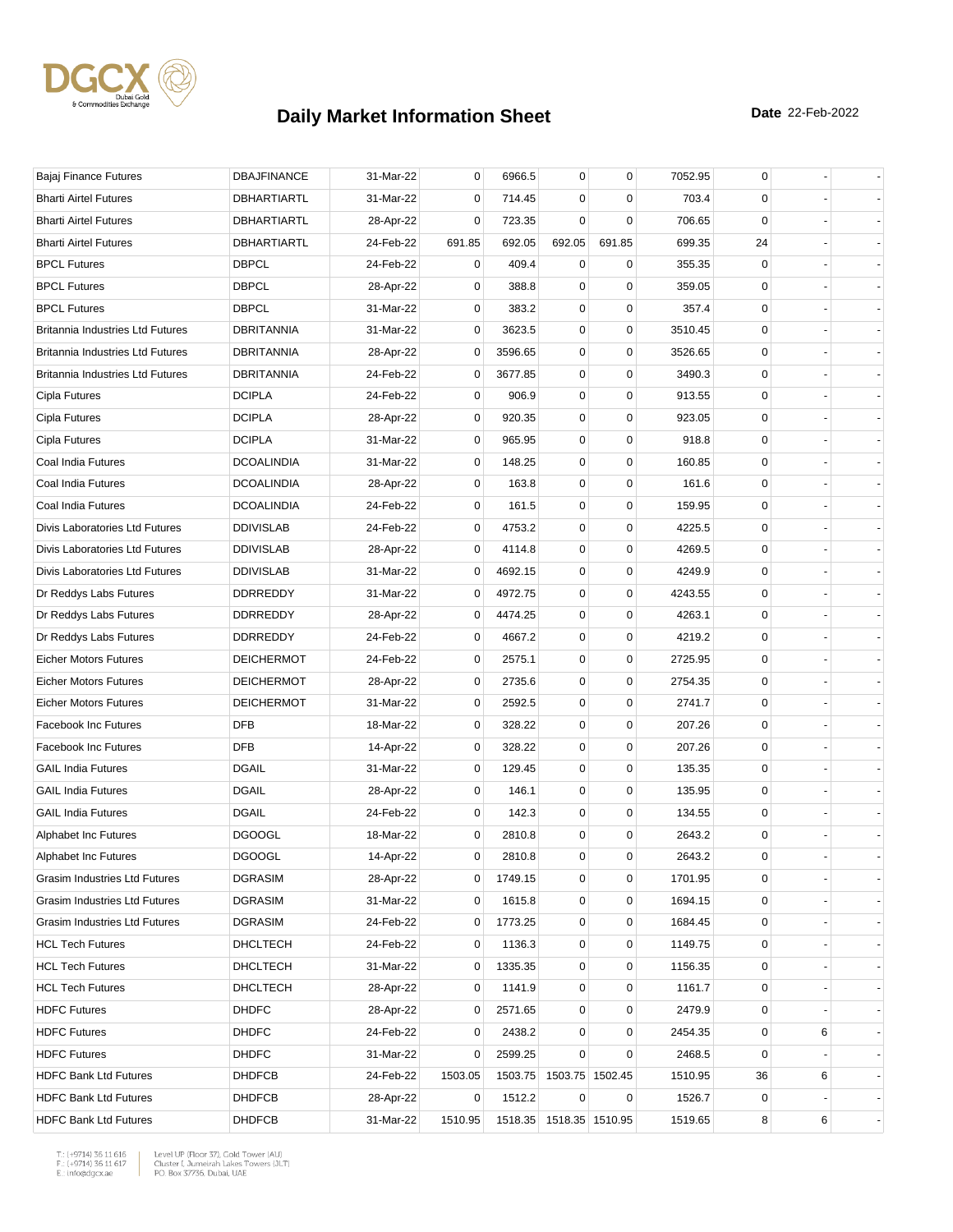

| Hero MotoCorp Futures                | <b>DHEROMOTOCO</b> | 28-Apr-22 | 0           | 2827.1     | 0           | $\mathbf 0$     | 2759.9  | 0                       |    |              |
|--------------------------------------|--------------------|-----------|-------------|------------|-------------|-----------------|---------|-------------------------|----|--------------|
| Hero MotoCorp Futures                | <b>DHEROMOTOCO</b> | 31-Mar-22 | 0           | 2465.7     | $\mathbf 0$ | 0               | 2747.2  | 0                       |    |              |
| Hero MotoCorp Futures                | <b>DHEROMOTOCO</b> | 24-Feb-22 | 0           | 2660.55    | $\Omega$    | $\mathbf 0$     | 2731.45 | $\mathbf 0$             |    |              |
| Hindalco Ind Futures                 | <b>DHINDALCO</b>   | 24-Feb-22 | 512.2       | 517.3      | 517.3       | 510.95          | 516.3   | 40                      |    |              |
| <b>Hindalco Ind Futures</b>          | <b>DHINDALCO</b>   | 31-Mar-22 | 0           | 519.5      | $\mathbf 0$ | $\mathbf 0$     | 519.25  | $\mathbf 0$             |    |              |
| <b>Hindalco Ind Futures</b>          | <b>DHINDALCO</b>   | 28-Apr-22 | 0           | 493.6      | 0           | $\mathbf 0$     | 521.65  | 0                       |    |              |
| <b>Hindustan Unilever Futures</b>    | DHINDUNILVR        | 28-Apr-22 | 0           | 2365       | $\Omega$    | $\mathbf 0$     | 2293.95 | 0                       |    |              |
| <b>Hindustan Unilever Futures</b>    | DHINDUNILVR        | 31-Mar-22 | 2273.3      | 2273.75    | 2273.75     | 2273.3          | 2283.4  | 8                       | 3  |              |
| <b>Hindustan Unilever Futures</b>    | DHINDUNILVR        | 24-Feb-22 | 0           | 2300.7     | 0           | 0               | 2270.3  | $\mathbf 0$             | 3  |              |
| <b>ICICI Bank Ltd Futures</b>        | <b>DICICIBC</b>    | 24-Feb-22 | 744.25      | 750.9      | 752.4       | 744.25          | 751.4   | 6                       | 2  |              |
| <b>ICICI Bank Ltd Futures</b>        | <b>DICICIBC</b>    | 31-Mar-22 | 747.15      | 747.15     | 747.15      | 747.15          | 755.75  | $\mathbf{1}$            | 3  | $\mathbf{1}$ |
| <b>ICICI Bank Ltd Futures</b>        | <b>DICICIBC</b>    | 28-Apr-22 | 0           | 814.65     | 0           | 0               | 759.25  | 0                       |    |              |
| IndusInd Bank Futures                | <b>DINDUSINDBK</b> | 28-Apr-22 | 0           | 898.55     | 0           | 0               | 949.05  | 0                       |    |              |
| IndusInd Bank Futures                | <b>DINDUSINDBK</b> | 31-Mar-22 | 0           | 897.7      | $\mathbf 0$ | $\mathbf 0$     | 944.65  | 0                       |    |              |
| IndusInd Bank Futures                | <b>DINDUSINDBK</b> | 24-Feb-22 | 0           | 985        | $\mathbf 0$ | $\mathbf 0$     | 939.25  | 0                       |    |              |
| Infosys Ltd Futures                  | <b>DINFO</b>       | 24-Feb-22 | 1727.5      | 1729       | 1729        | 1727.5          | 1734.65 | 2                       |    | $-2$         |
| Infosys Ltd Futures                  | <b>DINFO</b>       | 31-Mar-22 | 1732.3      | 1733.95    | 1733.95     | 1732.3          | 1744.65 | $\overline{\mathbf{c}}$ | 2  | $\mathbf{1}$ |
| Infosys Ltd Futures                  | <b>DINFO</b>       | 28-Apr-22 | 0           | 1750.1     | $\mathbf 0$ | 0               | 1752.7  | 0                       |    |              |
| <b>IOC Futures</b>                   | <b>DIOC</b>        | 28-Apr-22 | 0           | 123.4      | 0           | 0               | 118.35  | 0                       |    |              |
| <b>IOC Futures</b>                   | <b>DIOC</b>        | 31-Mar-22 | 0           | 112.05     | $\mathbf 0$ | $\mathbf 0$     | 117.8   | $\mathbf 0$             |    |              |
| <b>IOC Futures</b>                   | <b>DIOC</b>        | 24-Feb-22 | 0           | 129.55     | $\mathbf 0$ | $\mathbf 0$     | 117.1   | 0                       |    |              |
| <b>ITC Futures</b>                   | <b>DITC</b>        | 24-Feb-22 | 215.55      | 215.65     | 215.65      | 215.55          | 214.9   | $\overline{2}$          | 1  |              |
| <b>ITC Futures</b>                   | <b>DITC</b>        | 31-Mar-22 | 0           | 219.85     | 0           | 0               | 216.15  | 0                       | 30 |              |
| <b>ITC Futures</b>                   | <b>DITC</b>        | 28-Apr-22 | 0           | 217.8      | $\mathbf 0$ | $\mathbf 0$     | 217.1   | 0                       |    |              |
| JP Morgan Chase Futures              | <b>DJPM</b>        | 18-Mar-22 | 0           | 162.79     | 0           | 0               | 152.46  | 0                       |    |              |
| JP Morgan Chase Futures              | <b>DJPM</b>        | 14-Apr-22 | 0           | 162.79     | 0           | $\mathbf 0$     | 152.46  | 0                       |    |              |
| <b>JSW Steel Limited Futures</b>     | <b>DJSWSTEEL</b>   | 28-Apr-22 | 0           | 641.35     | 0           | $\mathbf 0$     | 628.6   | 0                       |    |              |
| <b>JSW Steel Limited Futures</b>     | <b>DJSWSTEEL</b>   | 31-Mar-22 | 0           | 654.7      | 0           | $\mathbf 0$     | 625.7   | $\mathbf 0$             |    |              |
| <b>JSW Steel Limited Futures</b>     | <b>DJSWSTEEL</b>   | 24-Feb-22 | 0           | 693.5      | 0           | $\mathbf 0$     | 622.1   | 0                       |    |              |
| Kotak Mahindra Bank Futures          | <b>DKOTAKBANK</b>  | 24-Feb-22 | 0           | 1843.8     | 0           | $\mathbf 0$     | 1842.05 | 0                       |    |              |
| Kotak Mahindra Bank Futures          | <b>DKOTAKBANK</b>  | 31-Mar-22 | 0           | 1821.5     | 0           | 0               | 1852.7  | 0                       | 2  |              |
| Kotak Mahindra Bank Futures          | <b>DKOTAKBANK</b>  | 28-Apr-22 | $\mathbf 0$ | 1884.7     | $\mathbf 0$ | $\mathbf 0$     | 1861.25 | $\mathbf 0$             |    |              |
| Larsen Toubro Ltd Futures            | DLT                | 28-Apr-22 | 0           | 1956.5     | 0           | 0               | 1863.95 | 0                       |    |              |
| Larsen Toubro Ltd Futures            | DLT                | 31-Mar-22 | 0           | 1867.75    | 0           | 0               | 1855.4  | 0                       | 3  |              |
| Larsen Toubro Ltd Futures            | DLT                | 24-Feb-22 | 1811.5      | 1825.45    |             | 1826.25 1802.55 | 1844.75 | 35                      | 8  |              |
| Mahindra N Mahindra Futures          | <b>DMNM</b>        | 24-Feb-22 | 0           | 906.65     | 0           | 0               | 853.4   | 0                       |    |              |
| Mahindra N Mahindra Futures          | <b>DMNM</b>        | 31-Mar-22 | 0           | 840.75     | 0           | $\mathbf 0$     | 858.3   | 0                       |    |              |
| Mahindra N Mahindra Futures          | <b>DMNM</b>        | 28-Apr-22 | 0           | 868.35     | 0           | $\pmb{0}$       | 862.25  | 0                       |    |              |
| <b>Microsoft Corporation Futures</b> | <b>DMSFT</b>       | 18-Mar-22 | 0           | 300.83     | 0           | 0               | 289.82  | 0                       |    |              |
| <b>Microsoft Corporation Futures</b> | <b>DMSFT</b>       | 14-Apr-22 | 0           | 300.83     | 0           | $\mathbf 0$     | 289.82  | 0                       |    |              |
| Maruti Suzuki Ltd Futures            | <b>DMSIL</b>       | 28-Apr-22 | 0           | 8742       | 0           | $\mathbf 0$     | 8714    | 0                       |    |              |
| Maruti Suzuki Ltd Futures            | <b>DMSIL</b>       | 31-Mar-22 | 0           | 7383.35    | 0           | 0               | 8674    | 0                       |    |              |
| Maruti Suzuki Ltd Futures            | <b>DMSIL</b>       | 24-Feb-22 | 8463.15     | 8388.7     | 8463.15     | 8388.7          | 8624.2  | 2                       | 4  |              |
| Nestle India Limited Futures         | <b>DNESTLEIND</b>  | 24-Feb-22 |             | 0 19374.15 | $\mathbf 0$ | $\pmb{0}$       | 18114   | 0                       |    |              |

 $\begin{tabular}{|l|l|l|l|} \hline $\mathsf{T}$: $(+9714)$ 36 11 616 & \textit{Level UP (Flow 37)},\textit{Gold Tower (AU)}$ \\ \hline \multicolumn{3}{|l|}{\mathsf{F}}:\\ $(+9714)$ 36 11 617 & \textit{Cluster I, Jumerirah Lakes Tower (JUT)}$ \\ \multicolumn{3}{|l|}{\mathsf{E}}:\\ $\text{infogdgcxae}$ & \multicolumn{3}{|l|}{\mathsf{PO}}. \textit{Box 37736, Dubai, UAE} \hline \end{tabular}$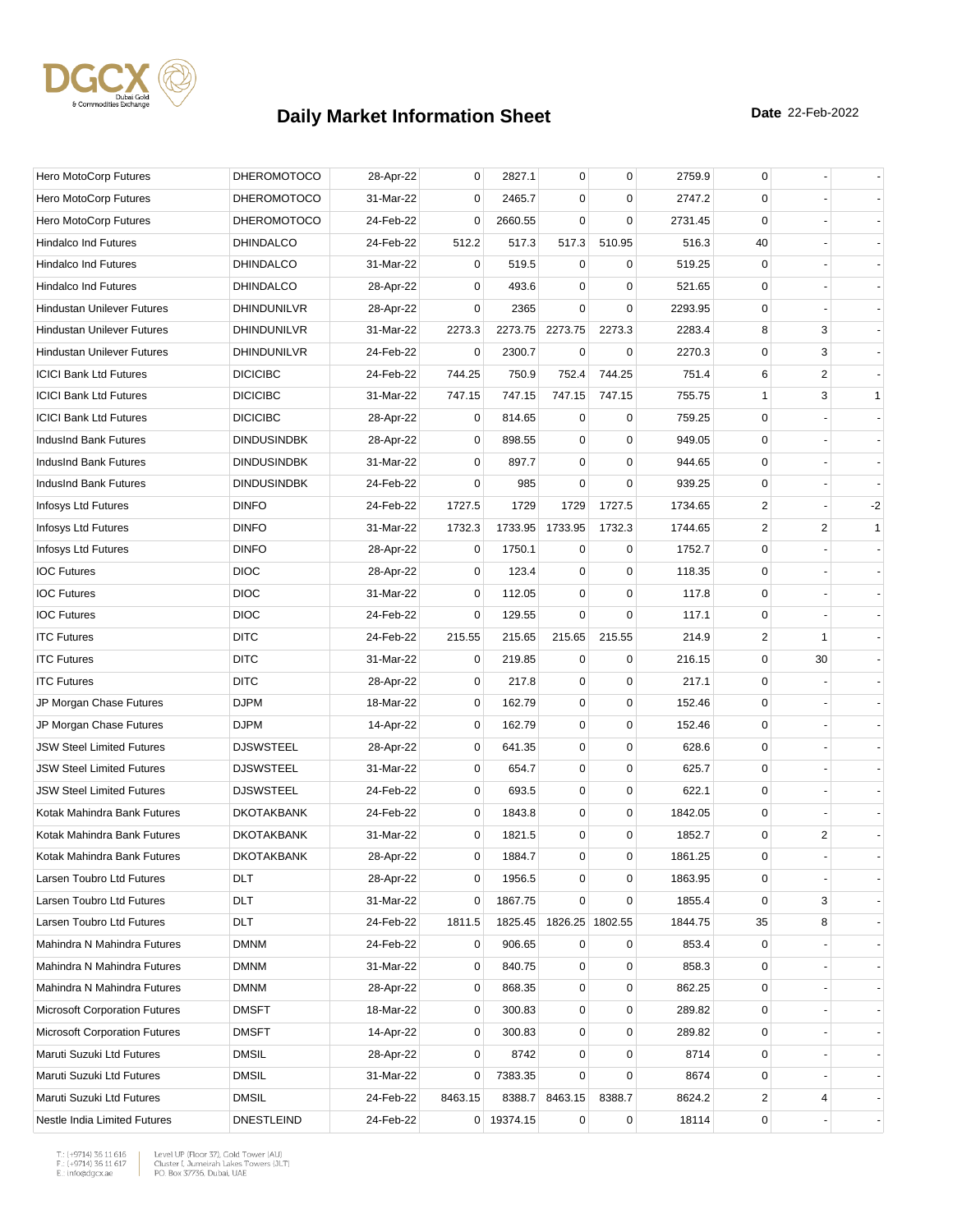

| Nestle India Limited Futures                     | <b>DNESTLEIND</b>  | 31-Mar-22 | 0              | 19675.9  | 0               | $\mathbf 0$ | 18218.5  | 0            |   |              |
|--------------------------------------------------|--------------------|-----------|----------------|----------|-----------------|-------------|----------|--------------|---|--------------|
| Nestle India Limited Futures                     | <b>DNESTLEIND</b>  | 28-Apr-22 | $\overline{0}$ | 19095.25 | 0               | $\mathbf 0$ | 18302.55 | 0            |   |              |
| <b>NTPC Futures</b>                              | <b>DNTPC</b>       | 28-Apr-22 | 0              | 137.5    | 0               | $\mathbf 0$ | 133.5    | 0            |   |              |
| <b>NTPC Futures</b>                              | <b>DNTPC</b>       | 31-Mar-22 | 0              | 128.6    | 0               | $\mathbf 0$ | 132.9    | $\mathbf 0$  |   |              |
| <b>NTPC Futures</b>                              | <b>DNTPC</b>       | 24-Feb-22 | 0              | 137.35   | 0               | $\mathbf 0$ | 132.1    | $\mathbf 0$  |   |              |
| <b>ONGC Futures</b>                              | <b>DONGC</b>       | 24-Feb-22 | 0              | 155.75   | 0               | $\mathbf 0$ | 165      | $\mathbf 0$  |   |              |
| <b>ONGC Futures</b>                              | <b>DONGC</b>       | 31-Mar-22 | 0              | 142.45   | $\mathbf 0$     | $\mathbf 0$ | 165.95   | 0            |   |              |
| <b>ONGC Futures</b>                              | <b>DONGC</b>       | 28-Apr-22 | 0              | 167.8    | 0               | 0           | 166.7    | 0            |   |              |
| <b>Power Grid Futures</b>                        | <b>DPOWERGRID</b>  | 28-Apr-22 | 0              | 222.45   | 0               | $\mathbf 0$ | 200.25   | $\mathbf 0$  |   |              |
| <b>Power Grid Futures</b>                        | <b>DPOWERGRID</b>  | 31-Mar-22 | 0              | 208.2    | 0               | $\mathbf 0$ | 199.35   | 0            |   |              |
| <b>Power Grid Futures</b>                        | <b>DPOWERGRID</b>  | 24-Feb-22 | $\mathbf 0$    | 206.35   | $\Omega$        | $\mathbf 0$ | 198.2    | 0            |   |              |
| <b>Reliance Industries Ltd Futures</b>           | DRIL               | 24-Feb-22 | 2361.3         | 2370.3   | 2372.6          | 2357.1      | 2389.4   | 10           | 2 | $-4$         |
| <b>Reliance Industries Ltd Futures</b>           | DRIL               | 31-Mar-22 | 2371.5         | 2369.65  | 2371.5          | 2367.8      | 2403.2   | 4            | 4 | 4            |
| <b>Reliance Industries Ltd Futures</b>           | <b>DRIL</b>        | 28-Apr-22 | 0              | 2411.7   | $\mathbf 0$     | 0           | 2414.25  | 0            |   |              |
| SBI Life Insurance Company Ltd<br><b>Futures</b> | <b>DSBILIFE</b>    | 28-Apr-22 | 0              | 1247.95  | $\mathbf 0$     | $\mathbf 0$ | 1112.6   | $\mathbf 0$  |   |              |
| SBI Life Insurance Company Ltd<br><b>Futures</b> | <b>DSBILIFE</b>    | 31-Mar-22 | $\mathbf 0$    | 1211.8   | 0               | 0           | 1107.5   | 0            |   |              |
| SBI Life Insurance Company Ltd<br><b>Futures</b> | <b>DSBILIFE</b>    | 24-Feb-22 | 0              | 1181.25  | $\mathbf 0$     | $\mathbf 0$ | 1101.15  | 0            |   |              |
| State Bank of India Futures                      | <b>DSBIN</b>       | 24-Feb-22 | 502.35         | 499.35   | 502.35          | 496.85      | 498.5    | 29           |   |              |
| State Bank of India Futures                      | <b>DSBIN</b>       | 31-Mar-22 | 0              | 458      | 0               | 0           | 501.35   | $\mathbf 0$  |   |              |
| State Bank of India Futures                      | <b>DSBIN</b>       | 28-Apr-22 | 0              | 523      | 0               | $\mathbf 0$ | 503.65   | 0            |   |              |
| Sun Pharma Futures                               | <b>DSUNPHARMA</b>  | 28-Apr-22 | 0              | 821.1    | $\mathbf 0$     | $\mathbf 0$ | 854.75   | $\mathbf 0$  |   |              |
| Sun Pharma Futures                               | <b>DSUNPHARMA</b>  | 31-Mar-22 | 0              | 850.95   | $\Omega$        | 0           | 850.8    | 0            |   |              |
| Sun Pharma Futures                               | <b>DSUNPHARMA</b>  | 24-Feb-22 | $\mathbf 0$    | 848.25   | $\Omega$        | $\mathbf 0$ | 845.95   | 0            |   |              |
| <b>Tata Steel Futures</b>                        | <b>DTATASTEEL</b>  | 24-Feb-22 | 1134.2         | 1140.45  | 1140.45         | 1134.2      | 1138.9   | 2            | 4 |              |
| <b>Tata Steel Futures</b>                        | <b>DTATASTEEL</b>  | 31-Mar-22 | 1154.25        | 1140.25  | 1154.25 1135.65 |             | 1145.45  | 17           | 1 | $\mathbf{1}$ |
| <b>Tata Steel Futures</b>                        | <b>DTATASTEEL</b>  | 28-Apr-22 | 0              | 1127.1   | $\Omega$        | 0           | 1150.75  | 0            |   |              |
| <b>TCS Ltd Futures</b>                           | <b>DTCS</b>        | 28-Apr-22 | 0              | 3831     | $\Omega$        | $\mathbf 0$ | 3624.35  | $\mathbf 0$  |   |              |
| <b>TCS Ltd Futures</b>                           | <b>DTCS</b>        | 31-Mar-22 | 3600           | 3600     | 3600            | 3600        | 3607.7   | $\mathbf{1}$ | 3 | $\mathbf{1}$ |
| <b>TCS Ltd Futures</b>                           | <b>DTCS</b>        | 24-Feb-22 | 3618.9         | 3618.9   | 3618.9          | 3618.9      | 3587     | 1            | 3 | $\mathbf{1}$ |
| <b>Tech Mahindra Futures</b>                     | <b>DTECHM</b>      | 24-Feb-22 | 0              | 1561.25  | 0               | 0           | 1412.8   | 0            |   |              |
| <b>Tech Mahindra Futures</b>                     | <b>DTECHM</b>      | 31-Mar-22 | $\overline{0}$ | 1824.95  | 0               | 0           | 1420.95  | 0            |   |              |
| Tech Mahindra Futures                            | <b>DTECHM</b>      | 28-Apr-22 | 0              | 1524.9   | 0               | $\mathbf 0$ | 1427.5   | 0            |   |              |
| <b>Titan Company Limited Futures</b>             | DTITAN             | 28-Apr-22 | 0              | 2415.05  | 0               | $\mathbf 0$ | 2476     | 0            |   |              |
| <b>Titan Company Limited Futures</b>             | <b>DTITAN</b>      | 31-Mar-22 | 0              | 2471.15  | 0               | $\mathbf 0$ | 2464.65  | 0            |   |              |
| <b>Titan Company Limited Futures</b>             | DTITAN             | 24-Feb-22 | 0              | 2411.65  | 0               | 0           | 2450.5   | 0            |   |              |
| <b>Tata Motors Ltd Futures</b>                   | DTTMT              | 24-Feb-22 | 477.2          | 477.7    | 477.7           | 477.2       | 478.35   | 2            |   |              |
| <b>Tata Motors Ltd Futures</b>                   | DTTMT              | 31-Mar-22 | 0              | 495.5    | 0               | 0           | 481.1    | 0            | 5 |              |
| <b>Tata Motors Ltd Futures</b>                   | DTTMT              | 28-Apr-22 | 0              | 498.5    | 0               | $\mathbf 0$ | 483.3    | 0            |   |              |
| <b>Ultratech Cement Futures</b>                  | <b>DULTRACEMCO</b> | 28-Apr-22 | 0              | 7213.4   | 0               | 0           | 6820.95  | 0            |   |              |
| <b>Ultratech Cement Futures</b>                  | <b>DULTRACEMCO</b> | 31-Mar-22 | 0              | 7499.85  | 0               | 0           | 6789.6   | 0            |   |              |
| <b>Ultratech Cement Futures</b>                  | <b>DULTRACEMCO</b> | 24-Feb-22 | 0              | 7691.4   | 0               | $\pmb{0}$   | 6750.65  | 0            |   |              |
| <b>UPL Futures</b>                               | <b>DUPL</b>        | 24-Feb-22 | 0              | 732.55   | 0               | $\pmb{0}$   | 693.45   | 0            |   |              |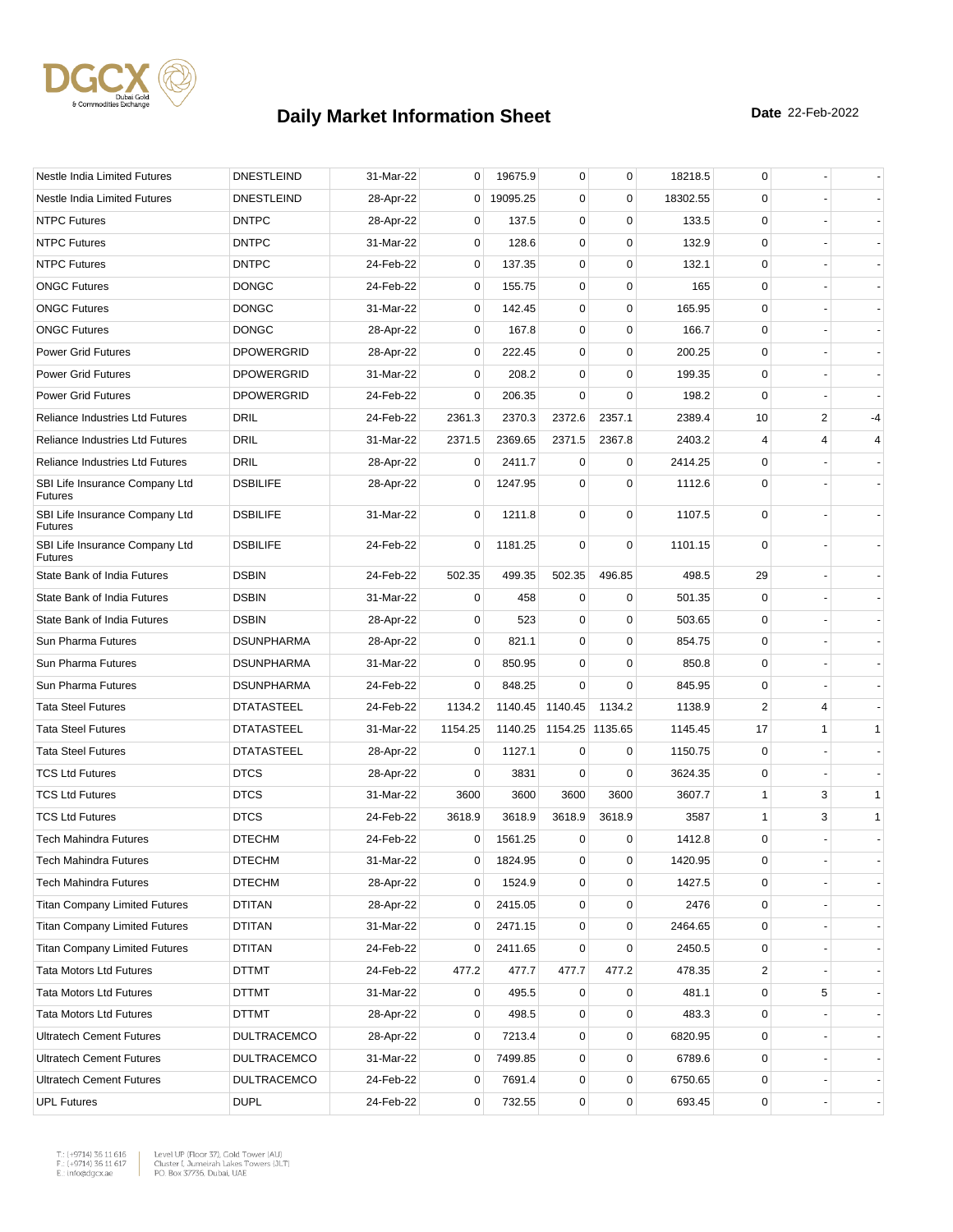

| <b>UPL Futures</b>      | <b>DUPL</b>     | 31-Mar-22 | 0              | 757    | 0 | 0 | 697.45 | 0        |  |
|-------------------------|-----------------|-----------|----------------|--------|---|---|--------|----------|--|
| <b>UPL Futures</b>      | <b>DUPL</b>     | 28-Apr-22 | 0              | 804    | 0 | 0 | 700.7  | $\Omega$ |  |
| <b>Vedanta Futures</b>  | <b>DVEDL</b>    | 28-Apr-22 | 0              | 323.2  | 0 | 0 | 353.8  | $\Omega$ |  |
| <b>Vedanta Futures</b>  | <b>DVEDL</b>    | 31-Mar-22 | 0              | 337.95 | 0 | 0 | 352.2  | 0        |  |
| Vedanta Futures         | <b>DVEDL</b>    | 24-Feb-22 | 0              | 350.8  | 0 | 0 | 350.15 | $\Omega$ |  |
| <b>Wipro Futures</b>    | <b>DWIPRO</b>   | 24-Feb-22 | $\overline{0}$ | 646.15 | 0 | 0 | 564.25 | $\Omega$ |  |
| <b>Wipro Futures</b>    | <b>DWIPRO</b>   | 31-Mar-22 | 0              | 724    | 0 | 0 | 567.5  | $\Omega$ |  |
| <b>Wipro Futures</b>    | <b>DWIPRO</b>   | 28-Apr-22 | 0              | 571.8  | 0 | 0 | 570.1  | $\Omega$ |  |
| <b>Yes Bank Futures</b> | <b>DYESBANK</b> | 28-Apr-22 | $\Omega$       | 13.85  | 0 | 0 | 13.75  | $\Omega$ |  |
| <b>Yes Bank Futures</b> | <b>DYESBANK</b> | 31-Mar-22 | 0              | 13.8   | 0 | 0 | 13.7   | 0        |  |
| <b>Yes Bank Futures</b> | <b>DYESBANK</b> | 24-Feb-22 | 0              | 12.85  | 0 | 0 | 13.6   | $\Omega$ |  |

#### **DGCX Hydrocarbons**

| <b>Contract Name</b>           | <b>Contract Code</b> | <b>Expiry</b> | Opening<br>Price | Closing High<br><b>Price</b> |             | Low         | <b>Settlement</b><br>Price | <b>Volume</b> | Open<br><b>Interest</b> | Change<br>in Ol |
|--------------------------------|----------------------|---------------|------------------|------------------------------|-------------|-------------|----------------------------|---------------|-------------------------|-----------------|
| <b>Brent Crude Oil Futures</b> | <b>DBRC</b>          | 27-Apr-23     | 0                | 69.42                        | $\mathbf 0$ | 0           | 82.36                      | $\mathbf 0$   |                         |                 |
| <b>Brent Crude Oil Futures</b> | <b>DBRC</b>          | 27-Feb-23     | $\Omega$         | 65.2                         | 0           | $\Omega$    | 83.4                       | $\Omega$      |                         |                 |
| <b>Brent Crude Oil Futures</b> | <b>DBRC</b>          | 30-Mar-23     | 0                | 69.42                        | 0           | $\mathbf 0$ | 82.88                      | $\mathbf 0$   |                         |                 |
| <b>Brent Crude Oil Futures</b> | <b>DBRC</b>          | 29-Nov-22     | $\mathbf 0$      | 58.2                         | $\mathbf 0$ | $\mathbf 0$ | 85.13                      | $\mathbf 0$   |                         |                 |
| <b>Brent Crude Oil Futures</b> | <b>DBRC</b>          | 28-Dec-22     | $\mathbf 0$      | 58.2                         | 0           | $\mathbf 0$ | 84.49                      | $\mathbf 0$   |                         |                 |
| <b>Brent Crude Oil Futures</b> | <b>DBRC</b>          | 30-Jan-23     | $\mathbf 0$      | 58.2                         | $\mathbf 0$ | $\mathbf 0$ | 83.91                      | $\mathbf 0$   |                         |                 |
| <b>Brent Crude Oil Futures</b> | <b>DBRC</b>          | 25-Feb-22     | 0                | 90.6                         | $\mathbf 0$ | $\mathbf 0$ | 96.84                      | $\mathbf 0$   | 6                       |                 |
| <b>Brent Crude Oil Futures</b> | <b>DBRC</b>          | 30-Mar-22     | 0                | 45.45                        | 0           | $\pmb{0}$   | 93.85                      | $\mathsf 0$   |                         |                 |
| <b>Brent Crude Oil Futures</b> | <b>DBRC</b>          | 28-Apr-22     | $\mathbf 0$      | 42.3                         | 0           | $\mathbf 0$ | 91.75                      | $\mathbf 0$   |                         |                 |
| <b>Brent Crude Oil Futures</b> | <b>DBRC</b>          | 30-May-22     | 0                | 49.07                        | 0           | $\mathbf 0$ | 90.22                      | $\mathbf 0$   |                         |                 |
| <b>Brent Crude Oil Futures</b> | <b>DBRC</b>          | 29-Jun-22     | $\Omega$         | 49.07                        | $\mathbf 0$ | $\mathbf 0$ | 89.07                      | $\mathbf 0$   |                         |                 |
| <b>Brent Crude Oil Futures</b> | <b>DBRC</b>          | 28-Jul-22     | $\mathbf 0$      | 51.51                        | 0           | $\mathbf 0$ | 88.09                      | $\mathbf 0$   |                         |                 |
| <b>Brent Crude Oil Futures</b> | <b>DBRC</b>          | 30-Aug-22     | 0                | 51.51                        | 0           | $\mathbf 0$ | 87.23                      | $\mathsf 0$   |                         |                 |
| <b>Brent Crude Oil Futures</b> | <b>DBRC</b>          | 29-Sep-22     | $\mathbf 0$      | 58.2                         | $\mathbf 0$ | $\Omega$    | 86.49                      | $\mathbf 0$   |                         |                 |
| <b>Brent Crude Oil Futures</b> | <b>DBRC</b>          | 28-Oct-22     | $\mathbf 0$      | 58.2                         | 0           | $\mathbf 0$ | 85.79                      | $\mathbf 0$   |                         |                 |
| <b>Brent Crude Oil Futures</b> | <b>DBRC</b>          | 28-Jul-23     | $\mathbf 0$      | 71.5                         | 0           | 0           | 81.09                      | 0             |                         |                 |
| <b>Brent Crude Oil Futures</b> | <b>DBRC</b>          | 30-May-23     | $\mathbf 0$      | 67.77                        | 0           | $\mathbf 0$ | 81.91                      | $\mathbf 0$   |                         |                 |
| <b>Brent Crude Oil Futures</b> | <b>DBRC</b>          | 29-Jun-23     | 0                | 71.5                         | 0           | 0           | 81.5                       | $\mathbf 0$   |                         |                 |
| <b>WTI Crude Oil Futures</b>   | <b>DWTI</b>          | 19-Jul-23     | $\Omega$         | 72.34                        | 0           | $\Omega$    | 77.41                      | $\mathbf 0$   |                         |                 |
| <b>WTI Crude Oil Futures</b>   | <b>DWTI</b>          | 19-May-28     | 0                | 45.32                        | 0           | $\mathbf 0$ | 67.88                      | $\mathbf 0$   |                         |                 |
| <b>WTI Crude Oil Futures</b>   | <b>DWTI</b>          | 19-Jun-23     | $\mathbf 0$      | 54.23                        | $\mathbf 0$ | $\mathbf 0$ | 77.9                       | $\mathbf 0$   |                         |                 |
| <b>WTI Crude Oil Futures</b>   | <b>DWTI</b>          | 21-Aug-23     | $\mathbf 0$      | 72.34                        | 0           | $\mathbf 0$ | 76.97                      | $\mathbf 0$   |                         |                 |
| <b>WTI Crude Oil Futures</b>   | <b>DWTI</b>          | 19-Oct-22     | 0                | 57.05                        | 0           | $\mathbf 0$ | 82.89                      | $\mathbf 0$   |                         |                 |
| <b>WTI Crude Oil Futures</b>   | <b>DWTI</b>          | 19-Sep-22     | $\Omega$         | 49.55                        | 0           | $\mathbf 0$ | 83.72                      | $\mathbf 0$   |                         |                 |
| <b>WTI Crude Oil Futures</b>   | <b>DWTI</b>          | 19-Aug-22     | $\mathbf 0$      | 49                           | $\mathbf 0$ | $\mathbf 0$ | 84.66                      | $\mathbf 0$   |                         |                 |
| <b>WTI Crude Oil Futures</b>   | <b>DWTI</b>          | 19-Jul-22     | $\mathbf 0$      | 49                           | $\mathbf 0$ | $\mathbf 0$ | 85.75                      | $\mathbf 0$   |                         |                 |
| <b>WTI Crude Oil Futures</b>   | <b>DWTI</b>          | 20-Jun-22     | 0                | 45.2                         | $\mathbf 0$ | $\mathbf 0$ | 87.07                      | $\mathbf 0$   |                         |                 |
| <b>WTI Crude Oil Futures</b>   | <b>DWTI</b>          | 19-May-27     | 0                | 45.32                        | 0           | $\mathbf 0$ | 68.27                      | $\mathsf 0$   |                         |                 |
| <b>WTI Crude Oil Futures</b>   | <b>DWTI</b>          | 19-Apr-22     | 92.93            | 92.93                        | 92.93       | 92.93       | 90.39                      | $\mathbf{1}$  |                         |                 |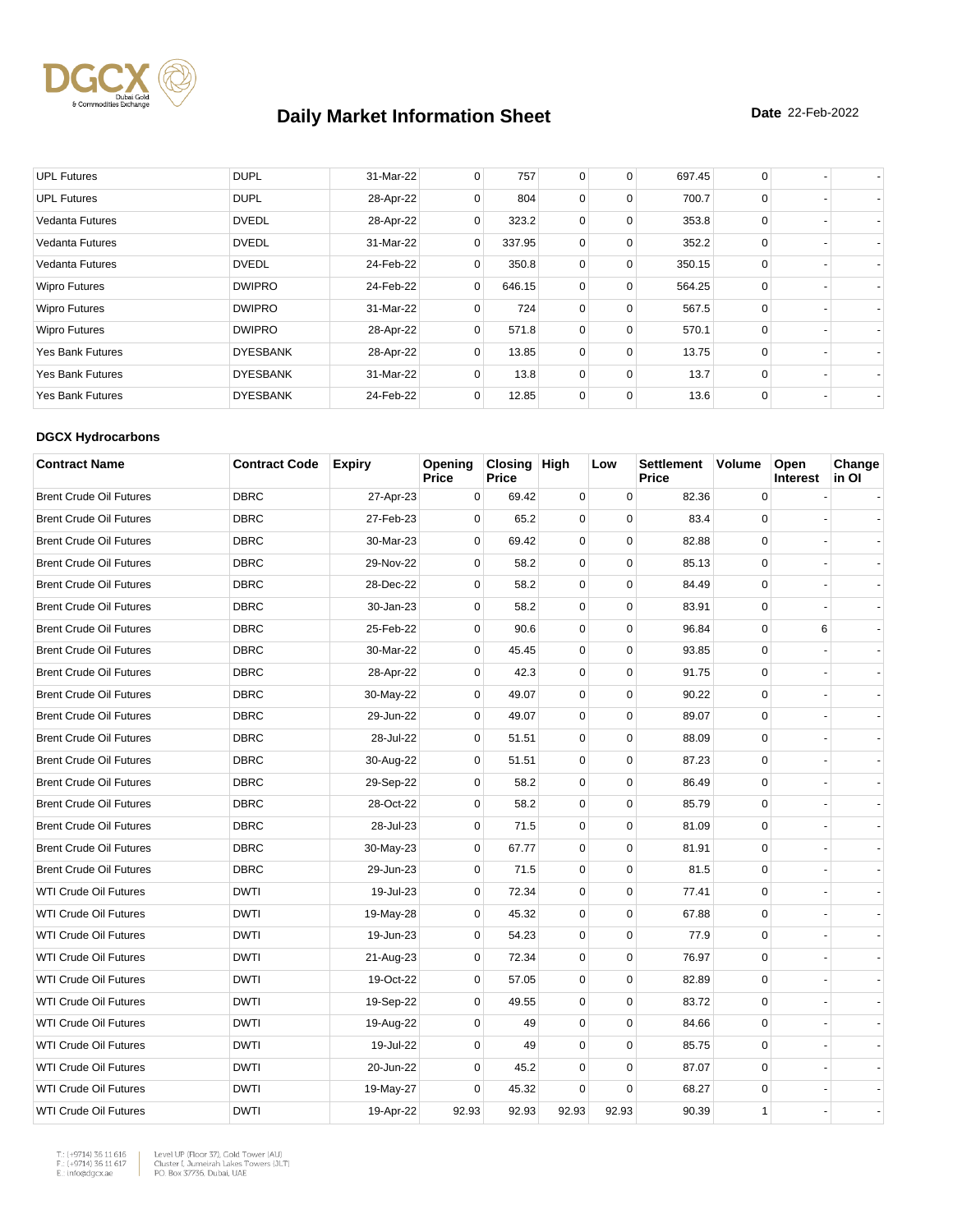

| <b>DWTI</b><br>0<br>88.59<br>88.67<br><b>WTI Crude Oil Futures</b><br>19-May-22<br>0<br>$\mathbf 0$<br>0<br>0<br>0<br><b>DWTI</b><br>18-Nov-22<br>55.74<br>$\Omega$<br>82.11<br>$\mathbf 0$<br><b>WTI Crude Oil Futures</b><br><b>WTI Crude Oil Futures</b><br><b>DWTI</b><br>$\mathbf 0$<br>54.23<br>$\mathbf 0$<br>$\mathbf 0$<br>78.42<br>$\mathbf 0$<br>19-May-23<br>$\mathbf 0$<br>$\mathbf 0$<br><b>WTI Crude Oil Futures</b><br><b>DWTI</b><br>17-Nov-23<br>$\mathbf 0$<br>52.56<br>75.88<br>$\mathbf 0$<br><b>WTI Crude Oil Futures</b><br><b>DWTI</b><br>20-May-24<br>0<br>52.56<br>$\mathbf 0$<br>$\mathbf 0$<br>73.78<br>$\mathbf 0$<br><b>WTI Crude Oil Futures</b><br>0<br>55.2<br>$\mathbf 0$<br>$\mathbf 0$<br>72.28<br>$\mathbf 0$<br><b>DWTI</b><br>19-Nov-24<br>0<br>0<br>$\mathbf 0$<br>0<br><b>WTI Crude Oil Futures</b><br><b>DWTI</b><br>19-May-25<br>55.11<br>71.02<br><b>WTI Crude Oil Futures</b><br><b>DWTI</b><br>19-Nov-25<br>$\Omega$<br>53.58<br>$\mathbf 0$<br>$\Omega$<br>70.05<br>$\mathbf 0$<br>0<br>0<br>$\mathbf 0$<br>0<br>WTI Crude Oil Futures<br><b>DWTI</b><br>51<br>69.24<br>18-May-26<br><b>WTI Crude Oil Futures</b><br><b>DWTI</b><br>19-Nov-26<br>0<br>47.25<br>$\mathbf 0$<br>$\mathbf 0$<br>68.71<br>$\mathbf 0$<br><b>WTI Crude Oil Futures</b><br><b>DWTI</b><br>93.55<br>91.56<br>94.66<br>91.56<br>91.91<br>9<br>$\mathbf{1}$<br>21-Mar-22<br><b>WTI Crude Oil Futures</b><br><b>DWTI</b><br>17-Feb-23<br>$\mathbf 0$<br>59.05<br>$\mathbf 0$<br>$\Omega$<br>80.04<br>0<br>$\mathbf 0$<br>0<br><b>WTI Crude Oil Futures</b><br><b>DWTI</b><br>19-Jan-23<br>0<br>59.05<br>$\mathbf 0$<br>80.68<br>0<br>0<br>$\Omega$<br><b>WTI Crude Oil Futures</b><br><b>DWTI</b><br>19-Dec-22<br>55.74<br>81.37<br>$\mathbf 0$<br>0<br>0<br>$\mathbf 0$<br><b>WTI Crude Oil Futures</b><br><b>DWTI</b><br>18-Nov-27<br>45.32<br>68.01<br>0<br>$\mathbf 0$<br>0<br>$\mathbf 0$<br>0<br><b>WTI Crude Oil Futures</b><br><b>DWTI</b><br>20-Mar-23<br>61.96<br>79.46<br><b>WTI Crude Oil Futures</b><br><b>DWTI</b><br>$\mathbf 0$<br>55.82<br>$\mathbf 0$<br>$\mathbf 0$<br>78.91<br>$\mathbf 0$<br>19-Apr-23<br>0<br>$\mathbf 0$<br>WTI Crude Oil Mini Futures<br><b>DWTIM</b><br>18-Nov-22<br>$\mathbf 0$<br>73.4<br>82.11<br>0<br>19-Oct-22<br>0<br>$\mathbf 0$<br>$\Omega$<br>$\mathbf 0$<br>WTI Crude Oil Mini Futures<br><b>DWTIM</b><br>73.4<br>82.89<br>WTI Crude Oil Mini Futures<br>0<br>64.52<br>$\mathbf 0$<br>$\mathbf 0$<br>83.72<br>0<br><b>DWTIM</b><br>19-Sep-22<br>0<br>0<br>$\mathbf 0$<br>80.68<br>0<br>WTI Crude Oil Mini Futures<br><b>DWTIM</b><br>19-Jan-23<br>76.05<br>19-Jul-22<br>$\Omega$<br>$\mathbf 0$<br>$\mathbf 0$<br>85.75<br>$\mathbf 0$<br>WTI Crude Oil Mini Futures<br><b>DWTIM</b><br>61.09<br>WTI Crude Oil Mini Futures<br><b>DWTIM</b><br>20-Jun-22<br>$\mathbf 0$<br>58.69<br>0<br>$\mathbf 0$<br>87.07<br>0<br>0<br>WTI Crude Oil Mini Futures<br><b>DWTIM</b><br>$\mathbf 0$<br>61.09<br>$\mathbf 0$<br>84.66<br>$\mathbf 0$<br>19-Aug-22<br>$\mathbf 0$<br>$\mathbf 0$<br>91.91<br>WTI Crude Oil Mini Futures<br><b>DWTIM</b><br>21-Mar-22<br>$\Omega$<br>57.15<br>0<br>0<br>WTI Crude Oil Mini Futures<br><b>DWTIM</b><br>19-Apr-22<br>58.69<br>0<br>$\mathbf 0$<br>90.39<br>0<br>$\mathbf 0$<br>0<br>$\mathbf 0$<br>88.67<br>$\mathbf 0$<br>WTI Crude Oil Mini Futures<br><b>DWTIM</b><br>19-May-22<br>58.69<br>0<br>0<br>17-Feb-23<br>$\Omega$<br>76.05<br>$\mathbf 0$<br>80.04<br>WTI Crude Oil Mini Futures<br><b>DWTIM</b><br>0<br>81.37<br>0<br>WTI Crude Oil Mini Futures<br><b>DWTIM</b><br>19-Dec-22<br>$\mathbf 0$<br>73.4<br>0 |  |  |  |  |  |    |
|-----------------------------------------------------------------------------------------------------------------------------------------------------------------------------------------------------------------------------------------------------------------------------------------------------------------------------------------------------------------------------------------------------------------------------------------------------------------------------------------------------------------------------------------------------------------------------------------------------------------------------------------------------------------------------------------------------------------------------------------------------------------------------------------------------------------------------------------------------------------------------------------------------------------------------------------------------------------------------------------------------------------------------------------------------------------------------------------------------------------------------------------------------------------------------------------------------------------------------------------------------------------------------------------------------------------------------------------------------------------------------------------------------------------------------------------------------------------------------------------------------------------------------------------------------------------------------------------------------------------------------------------------------------------------------------------------------------------------------------------------------------------------------------------------------------------------------------------------------------------------------------------------------------------------------------------------------------------------------------------------------------------------------------------------------------------------------------------------------------------------------------------------------------------------------------------------------------------------------------------------------------------------------------------------------------------------------------------------------------------------------------------------------------------------------------------------------------------------------------------------------------------------------------------------------------------------------------------------------------------------------------------------------------------------------------------------------------------------------------------------------------------------------------------------------------------------------------------------------------------------------------------------------------------------------------------------------------------------------------------------------------------------------------------------------------------------------------------------------------------------------------------------------------------------------------------------------------------------------------------------------------------------------------------------------------------------------------------------------------------------------------------------------------------------------------------------------------------------------------------------------------------------------------------------------------------------------------------------------------------------------|--|--|--|--|--|----|
|                                                                                                                                                                                                                                                                                                                                                                                                                                                                                                                                                                                                                                                                                                                                                                                                                                                                                                                                                                                                                                                                                                                                                                                                                                                                                                                                                                                                                                                                                                                                                                                                                                                                                                                                                                                                                                                                                                                                                                                                                                                                                                                                                                                                                                                                                                                                                                                                                                                                                                                                                                                                                                                                                                                                                                                                                                                                                                                                                                                                                                                                                                                                                                                                                                                                                                                                                                                                                                                                                                                                                                                                                             |  |  |  |  |  |    |
|                                                                                                                                                                                                                                                                                                                                                                                                                                                                                                                                                                                                                                                                                                                                                                                                                                                                                                                                                                                                                                                                                                                                                                                                                                                                                                                                                                                                                                                                                                                                                                                                                                                                                                                                                                                                                                                                                                                                                                                                                                                                                                                                                                                                                                                                                                                                                                                                                                                                                                                                                                                                                                                                                                                                                                                                                                                                                                                                                                                                                                                                                                                                                                                                                                                                                                                                                                                                                                                                                                                                                                                                                             |  |  |  |  |  |    |
|                                                                                                                                                                                                                                                                                                                                                                                                                                                                                                                                                                                                                                                                                                                                                                                                                                                                                                                                                                                                                                                                                                                                                                                                                                                                                                                                                                                                                                                                                                                                                                                                                                                                                                                                                                                                                                                                                                                                                                                                                                                                                                                                                                                                                                                                                                                                                                                                                                                                                                                                                                                                                                                                                                                                                                                                                                                                                                                                                                                                                                                                                                                                                                                                                                                                                                                                                                                                                                                                                                                                                                                                                             |  |  |  |  |  |    |
|                                                                                                                                                                                                                                                                                                                                                                                                                                                                                                                                                                                                                                                                                                                                                                                                                                                                                                                                                                                                                                                                                                                                                                                                                                                                                                                                                                                                                                                                                                                                                                                                                                                                                                                                                                                                                                                                                                                                                                                                                                                                                                                                                                                                                                                                                                                                                                                                                                                                                                                                                                                                                                                                                                                                                                                                                                                                                                                                                                                                                                                                                                                                                                                                                                                                                                                                                                                                                                                                                                                                                                                                                             |  |  |  |  |  |    |
|                                                                                                                                                                                                                                                                                                                                                                                                                                                                                                                                                                                                                                                                                                                                                                                                                                                                                                                                                                                                                                                                                                                                                                                                                                                                                                                                                                                                                                                                                                                                                                                                                                                                                                                                                                                                                                                                                                                                                                                                                                                                                                                                                                                                                                                                                                                                                                                                                                                                                                                                                                                                                                                                                                                                                                                                                                                                                                                                                                                                                                                                                                                                                                                                                                                                                                                                                                                                                                                                                                                                                                                                                             |  |  |  |  |  |    |
|                                                                                                                                                                                                                                                                                                                                                                                                                                                                                                                                                                                                                                                                                                                                                                                                                                                                                                                                                                                                                                                                                                                                                                                                                                                                                                                                                                                                                                                                                                                                                                                                                                                                                                                                                                                                                                                                                                                                                                                                                                                                                                                                                                                                                                                                                                                                                                                                                                                                                                                                                                                                                                                                                                                                                                                                                                                                                                                                                                                                                                                                                                                                                                                                                                                                                                                                                                                                                                                                                                                                                                                                                             |  |  |  |  |  |    |
|                                                                                                                                                                                                                                                                                                                                                                                                                                                                                                                                                                                                                                                                                                                                                                                                                                                                                                                                                                                                                                                                                                                                                                                                                                                                                                                                                                                                                                                                                                                                                                                                                                                                                                                                                                                                                                                                                                                                                                                                                                                                                                                                                                                                                                                                                                                                                                                                                                                                                                                                                                                                                                                                                                                                                                                                                                                                                                                                                                                                                                                                                                                                                                                                                                                                                                                                                                                                                                                                                                                                                                                                                             |  |  |  |  |  |    |
|                                                                                                                                                                                                                                                                                                                                                                                                                                                                                                                                                                                                                                                                                                                                                                                                                                                                                                                                                                                                                                                                                                                                                                                                                                                                                                                                                                                                                                                                                                                                                                                                                                                                                                                                                                                                                                                                                                                                                                                                                                                                                                                                                                                                                                                                                                                                                                                                                                                                                                                                                                                                                                                                                                                                                                                                                                                                                                                                                                                                                                                                                                                                                                                                                                                                                                                                                                                                                                                                                                                                                                                                                             |  |  |  |  |  |    |
|                                                                                                                                                                                                                                                                                                                                                                                                                                                                                                                                                                                                                                                                                                                                                                                                                                                                                                                                                                                                                                                                                                                                                                                                                                                                                                                                                                                                                                                                                                                                                                                                                                                                                                                                                                                                                                                                                                                                                                                                                                                                                                                                                                                                                                                                                                                                                                                                                                                                                                                                                                                                                                                                                                                                                                                                                                                                                                                                                                                                                                                                                                                                                                                                                                                                                                                                                                                                                                                                                                                                                                                                                             |  |  |  |  |  |    |
|                                                                                                                                                                                                                                                                                                                                                                                                                                                                                                                                                                                                                                                                                                                                                                                                                                                                                                                                                                                                                                                                                                                                                                                                                                                                                                                                                                                                                                                                                                                                                                                                                                                                                                                                                                                                                                                                                                                                                                                                                                                                                                                                                                                                                                                                                                                                                                                                                                                                                                                                                                                                                                                                                                                                                                                                                                                                                                                                                                                                                                                                                                                                                                                                                                                                                                                                                                                                                                                                                                                                                                                                                             |  |  |  |  |  |    |
|                                                                                                                                                                                                                                                                                                                                                                                                                                                                                                                                                                                                                                                                                                                                                                                                                                                                                                                                                                                                                                                                                                                                                                                                                                                                                                                                                                                                                                                                                                                                                                                                                                                                                                                                                                                                                                                                                                                                                                                                                                                                                                                                                                                                                                                                                                                                                                                                                                                                                                                                                                                                                                                                                                                                                                                                                                                                                                                                                                                                                                                                                                                                                                                                                                                                                                                                                                                                                                                                                                                                                                                                                             |  |  |  |  |  | -3 |
|                                                                                                                                                                                                                                                                                                                                                                                                                                                                                                                                                                                                                                                                                                                                                                                                                                                                                                                                                                                                                                                                                                                                                                                                                                                                                                                                                                                                                                                                                                                                                                                                                                                                                                                                                                                                                                                                                                                                                                                                                                                                                                                                                                                                                                                                                                                                                                                                                                                                                                                                                                                                                                                                                                                                                                                                                                                                                                                                                                                                                                                                                                                                                                                                                                                                                                                                                                                                                                                                                                                                                                                                                             |  |  |  |  |  |    |
|                                                                                                                                                                                                                                                                                                                                                                                                                                                                                                                                                                                                                                                                                                                                                                                                                                                                                                                                                                                                                                                                                                                                                                                                                                                                                                                                                                                                                                                                                                                                                                                                                                                                                                                                                                                                                                                                                                                                                                                                                                                                                                                                                                                                                                                                                                                                                                                                                                                                                                                                                                                                                                                                                                                                                                                                                                                                                                                                                                                                                                                                                                                                                                                                                                                                                                                                                                                                                                                                                                                                                                                                                             |  |  |  |  |  |    |
|                                                                                                                                                                                                                                                                                                                                                                                                                                                                                                                                                                                                                                                                                                                                                                                                                                                                                                                                                                                                                                                                                                                                                                                                                                                                                                                                                                                                                                                                                                                                                                                                                                                                                                                                                                                                                                                                                                                                                                                                                                                                                                                                                                                                                                                                                                                                                                                                                                                                                                                                                                                                                                                                                                                                                                                                                                                                                                                                                                                                                                                                                                                                                                                                                                                                                                                                                                                                                                                                                                                                                                                                                             |  |  |  |  |  |    |
|                                                                                                                                                                                                                                                                                                                                                                                                                                                                                                                                                                                                                                                                                                                                                                                                                                                                                                                                                                                                                                                                                                                                                                                                                                                                                                                                                                                                                                                                                                                                                                                                                                                                                                                                                                                                                                                                                                                                                                                                                                                                                                                                                                                                                                                                                                                                                                                                                                                                                                                                                                                                                                                                                                                                                                                                                                                                                                                                                                                                                                                                                                                                                                                                                                                                                                                                                                                                                                                                                                                                                                                                                             |  |  |  |  |  |    |
|                                                                                                                                                                                                                                                                                                                                                                                                                                                                                                                                                                                                                                                                                                                                                                                                                                                                                                                                                                                                                                                                                                                                                                                                                                                                                                                                                                                                                                                                                                                                                                                                                                                                                                                                                                                                                                                                                                                                                                                                                                                                                                                                                                                                                                                                                                                                                                                                                                                                                                                                                                                                                                                                                                                                                                                                                                                                                                                                                                                                                                                                                                                                                                                                                                                                                                                                                                                                                                                                                                                                                                                                                             |  |  |  |  |  |    |
|                                                                                                                                                                                                                                                                                                                                                                                                                                                                                                                                                                                                                                                                                                                                                                                                                                                                                                                                                                                                                                                                                                                                                                                                                                                                                                                                                                                                                                                                                                                                                                                                                                                                                                                                                                                                                                                                                                                                                                                                                                                                                                                                                                                                                                                                                                                                                                                                                                                                                                                                                                                                                                                                                                                                                                                                                                                                                                                                                                                                                                                                                                                                                                                                                                                                                                                                                                                                                                                                                                                                                                                                                             |  |  |  |  |  |    |
|                                                                                                                                                                                                                                                                                                                                                                                                                                                                                                                                                                                                                                                                                                                                                                                                                                                                                                                                                                                                                                                                                                                                                                                                                                                                                                                                                                                                                                                                                                                                                                                                                                                                                                                                                                                                                                                                                                                                                                                                                                                                                                                                                                                                                                                                                                                                                                                                                                                                                                                                                                                                                                                                                                                                                                                                                                                                                                                                                                                                                                                                                                                                                                                                                                                                                                                                                                                                                                                                                                                                                                                                                             |  |  |  |  |  |    |
|                                                                                                                                                                                                                                                                                                                                                                                                                                                                                                                                                                                                                                                                                                                                                                                                                                                                                                                                                                                                                                                                                                                                                                                                                                                                                                                                                                                                                                                                                                                                                                                                                                                                                                                                                                                                                                                                                                                                                                                                                                                                                                                                                                                                                                                                                                                                                                                                                                                                                                                                                                                                                                                                                                                                                                                                                                                                                                                                                                                                                                                                                                                                                                                                                                                                                                                                                                                                                                                                                                                                                                                                                             |  |  |  |  |  |    |
|                                                                                                                                                                                                                                                                                                                                                                                                                                                                                                                                                                                                                                                                                                                                                                                                                                                                                                                                                                                                                                                                                                                                                                                                                                                                                                                                                                                                                                                                                                                                                                                                                                                                                                                                                                                                                                                                                                                                                                                                                                                                                                                                                                                                                                                                                                                                                                                                                                                                                                                                                                                                                                                                                                                                                                                                                                                                                                                                                                                                                                                                                                                                                                                                                                                                                                                                                                                                                                                                                                                                                                                                                             |  |  |  |  |  |    |
|                                                                                                                                                                                                                                                                                                                                                                                                                                                                                                                                                                                                                                                                                                                                                                                                                                                                                                                                                                                                                                                                                                                                                                                                                                                                                                                                                                                                                                                                                                                                                                                                                                                                                                                                                                                                                                                                                                                                                                                                                                                                                                                                                                                                                                                                                                                                                                                                                                                                                                                                                                                                                                                                                                                                                                                                                                                                                                                                                                                                                                                                                                                                                                                                                                                                                                                                                                                                                                                                                                                                                                                                                             |  |  |  |  |  |    |
|                                                                                                                                                                                                                                                                                                                                                                                                                                                                                                                                                                                                                                                                                                                                                                                                                                                                                                                                                                                                                                                                                                                                                                                                                                                                                                                                                                                                                                                                                                                                                                                                                                                                                                                                                                                                                                                                                                                                                                                                                                                                                                                                                                                                                                                                                                                                                                                                                                                                                                                                                                                                                                                                                                                                                                                                                                                                                                                                                                                                                                                                                                                                                                                                                                                                                                                                                                                                                                                                                                                                                                                                                             |  |  |  |  |  |    |
|                                                                                                                                                                                                                                                                                                                                                                                                                                                                                                                                                                                                                                                                                                                                                                                                                                                                                                                                                                                                                                                                                                                                                                                                                                                                                                                                                                                                                                                                                                                                                                                                                                                                                                                                                                                                                                                                                                                                                                                                                                                                                                                                                                                                                                                                                                                                                                                                                                                                                                                                                                                                                                                                                                                                                                                                                                                                                                                                                                                                                                                                                                                                                                                                                                                                                                                                                                                                                                                                                                                                                                                                                             |  |  |  |  |  |    |
|                                                                                                                                                                                                                                                                                                                                                                                                                                                                                                                                                                                                                                                                                                                                                                                                                                                                                                                                                                                                                                                                                                                                                                                                                                                                                                                                                                                                                                                                                                                                                                                                                                                                                                                                                                                                                                                                                                                                                                                                                                                                                                                                                                                                                                                                                                                                                                                                                                                                                                                                                                                                                                                                                                                                                                                                                                                                                                                                                                                                                                                                                                                                                                                                                                                                                                                                                                                                                                                                                                                                                                                                                             |  |  |  |  |  |    |
|                                                                                                                                                                                                                                                                                                                                                                                                                                                                                                                                                                                                                                                                                                                                                                                                                                                                                                                                                                                                                                                                                                                                                                                                                                                                                                                                                                                                                                                                                                                                                                                                                                                                                                                                                                                                                                                                                                                                                                                                                                                                                                                                                                                                                                                                                                                                                                                                                                                                                                                                                                                                                                                                                                                                                                                                                                                                                                                                                                                                                                                                                                                                                                                                                                                                                                                                                                                                                                                                                                                                                                                                                             |  |  |  |  |  |    |
|                                                                                                                                                                                                                                                                                                                                                                                                                                                                                                                                                                                                                                                                                                                                                                                                                                                                                                                                                                                                                                                                                                                                                                                                                                                                                                                                                                                                                                                                                                                                                                                                                                                                                                                                                                                                                                                                                                                                                                                                                                                                                                                                                                                                                                                                                                                                                                                                                                                                                                                                                                                                                                                                                                                                                                                                                                                                                                                                                                                                                                                                                                                                                                                                                                                                                                                                                                                                                                                                                                                                                                                                                             |  |  |  |  |  |    |
|                                                                                                                                                                                                                                                                                                                                                                                                                                                                                                                                                                                                                                                                                                                                                                                                                                                                                                                                                                                                                                                                                                                                                                                                                                                                                                                                                                                                                                                                                                                                                                                                                                                                                                                                                                                                                                                                                                                                                                                                                                                                                                                                                                                                                                                                                                                                                                                                                                                                                                                                                                                                                                                                                                                                                                                                                                                                                                                                                                                                                                                                                                                                                                                                                                                                                                                                                                                                                                                                                                                                                                                                                             |  |  |  |  |  |    |
|                                                                                                                                                                                                                                                                                                                                                                                                                                                                                                                                                                                                                                                                                                                                                                                                                                                                                                                                                                                                                                                                                                                                                                                                                                                                                                                                                                                                                                                                                                                                                                                                                                                                                                                                                                                                                                                                                                                                                                                                                                                                                                                                                                                                                                                                                                                                                                                                                                                                                                                                                                                                                                                                                                                                                                                                                                                                                                                                                                                                                                                                                                                                                                                                                                                                                                                                                                                                                                                                                                                                                                                                                             |  |  |  |  |  |    |
|                                                                                                                                                                                                                                                                                                                                                                                                                                                                                                                                                                                                                                                                                                                                                                                                                                                                                                                                                                                                                                                                                                                                                                                                                                                                                                                                                                                                                                                                                                                                                                                                                                                                                                                                                                                                                                                                                                                                                                                                                                                                                                                                                                                                                                                                                                                                                                                                                                                                                                                                                                                                                                                                                                                                                                                                                                                                                                                                                                                                                                                                                                                                                                                                                                                                                                                                                                                                                                                                                                                                                                                                                             |  |  |  |  |  |    |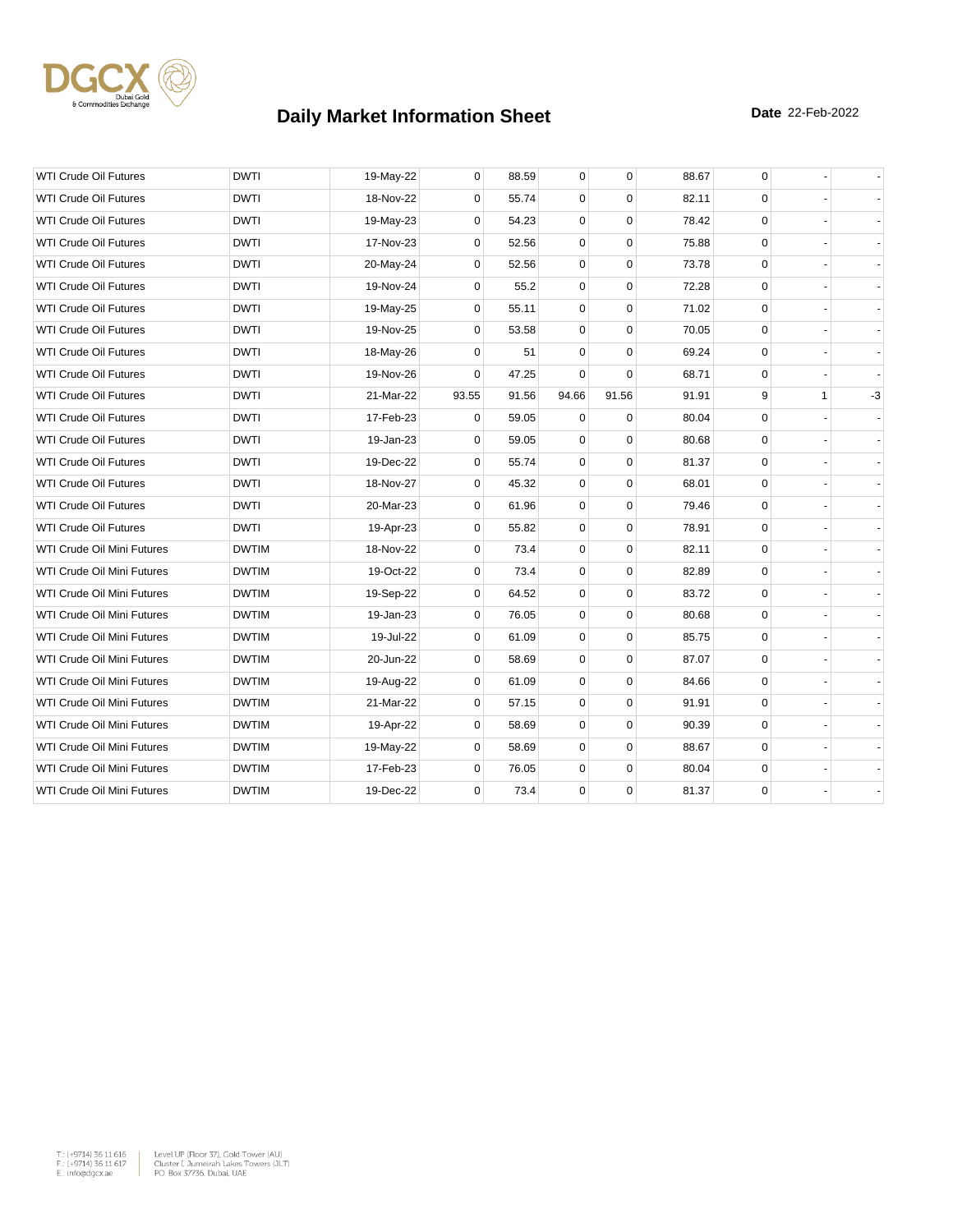

#### **DGCX Metals**

| <b>Contract Name</b>      | <b>Contract Code</b> | <b>Expiry</b> | Opening<br>Price | Closing High<br><b>Price</b> |             | Low         | <b>Settlement</b><br><b>Price</b> | <b>Volume</b> | Open<br>Interest | Change<br>in OI |
|---------------------------|----------------------|---------------|------------------|------------------------------|-------------|-------------|-----------------------------------|---------------|------------------|-----------------|
| <b>Copper Futures</b>     | <b>DCU</b>           | 27-Apr-22     | 0                | 9830                         | $\mathbf 0$ | $\mathbf 0$ | 9960                              | $\mathsf 0$   |                  |                 |
| <b>Copper Futures</b>     | DCU                  | 24-Feb-22     | $\Omega$         | 9411                         | 0           | $\Omega$    | 9944                              | $\mathbf 0$   |                  |                 |
| <b>Copper Futures</b>     | DCU                  | 29-Aug-22     | $\mathbf 0$      | 9443                         | 0           | $\mathbf 0$ | 9929                              | 0             |                  |                 |
| <b>Copper Futures</b>     | DCU                  | 28-Jun-22     | 0                | 9443                         | 0           | $\Omega$    | 9949                              | $\mathbf 0$   |                  |                 |
| <b>Copper Futures</b>     | DCU                  | 28-Nov-22     | $\Omega$         | 9443                         | 0           | $\Omega$    | 9908                              | 0             |                  |                 |
| <b>Gold Futures</b>       | DG                   | 28-Nov-22     | $\Omega$         | 1793                         | 0           | $\Omega$    | 1908.6                            | 0             |                  |                 |
| <b>Gold Futures</b>       | DG                   | 28-Sep-22     | $\Omega$         | 1738.4                       | $\Omega$    | $\Omega$    | 1907.6                            | $\Omega$      |                  |                 |
| <b>Gold Futures</b>       | DG                   | 26-May-22     | 1913.6           | 1911                         | 1915        | 1901        | 1905.6                            | 226           | 4                |                 |
| <b>Gold Futures</b>       | DG                   | 27-Jul-22     | $\Omega$         | 1806                         | 0           | $\Omega$    | 1906.6                            | $\Omega$      |                  |                 |
| <b>Gold Futures</b>       | DG                   | 29-Mar-22     | 1911.1           | 1903.4                       | 1913.9      | 1893.3      | 1904.6                            | 379           | 632              | $-7$            |
| <b>Gold Futures</b>       | DG                   | 27-Jan-23     | $\Omega$         | 1793                         | $\Omega$    | $\Omega$    | 1909.6                            | 0             |                  |                 |
| Daily Gold Futures        | <b>DGFC</b>          | 31-Dec-30     | $\Omega$         | 1856                         | $\mathbf 0$ | $\mathbf 0$ | 1901                              | 0             |                  |                 |
| Spot Gold                 | <b>DGSG</b>          | 31-Dec-30     | $\Omega$         | 1850                         | 0           | $\mathbf 0$ | 1896.9                            | $\mathbf 0$   |                  |                 |
| India Gold Quanto Futures | <b>DIG</b>           | 25-Mar-22     | $\mathbf 0$      | 45454                        | 0           | $\mathbf 0$ | 50348                             | 0             |                  |                 |
| India Gold Quanto Futures | <b>DIG</b>           | 27-Jul-22     | 0                | 45454                        | 0           | $\mathbf 0$ | 50345                             | 0             |                  |                 |
| India Gold Quanto Futures | <b>DIG</b>           | 26-May-22     | $\mathbf 0$      | 45454                        | 0           | $\Omega$    | 50322                             | 0             |                  |                 |
| India Gold Quanto Futures | <b>DIG</b>           | 26-Sep-22     | $\Omega$         | 46560                        | 0           | $\Omega$    | 50615                             | $\Omega$      |                  |                 |
| India Gold Quanto Futures | <b>DIG</b>           | 24-Nov-22     | $\Omega$         | 46560                        | 0           | $\Omega$    | 50711                             | 0             |                  |                 |
| India Gold Quanto Futures | <b>DIG</b>           | 25-Jan-23     | $\mathbf 0$      | 46560                        | 0           | $\Omega$    | 50812                             | $\mathbf 0$   |                  |                 |
| <b>Silver Futures</b>     | DS                   | 29-Aug-22     | 0                | 24.3                         | 0           | $\Omega$    | 24.395                            | $\mathbf 0$   |                  |                 |
| <b>Silver Futures</b>     | <b>DS</b>            | 28-Nov-22     | 0                | 23.3                         | 0           | $\mathbf 0$ | 24.445                            | 0             |                  |                 |
| <b>Silver Futures</b>     | <b>DS</b>            | 28-Jun-22     | $\Omega$         | 26.24                        | 0           | $\Omega$    | 24.345                            | 0             |                  |                 |
| <b>Silver Futures</b>     | <b>DS</b>            | 24-Feb-22     | 24.135           | 24.3                         | 24.3        | 23.995      | 24.245                            | 70            | 35               | $-15$           |
| <b>Silver Futures</b>     | DS                   | 27-Apr-22     | 24.24            | 24.365                       | 24.4        | 24.1        | 24.295                            | 45            | 73               | 27              |

#### **DGCX Currency Options**

| <b>Contract Name</b> | Contract<br>Code | <b>Expiry</b> | <b>Series</b>       | Opening<br><b>Price</b> | <b>Closing</b><br><b>Price</b> | High     | Low      | Settlement   Volume<br><b>Price</b> |          | Open<br>Interest in OI | Change |
|----------------------|------------------|---------------|---------------------|-------------------------|--------------------------------|----------|----------|-------------------------------------|----------|------------------------|--------|
| Indian Rupee Options | <b>DINRO</b>     |               | 24-Feb-22 CE-123.08 | $\Omega$                | 8.39                           | 0        | $\Omega$ | 10.69                               | 0        |                        |        |
| Indian Rupee Options | <b>DINRO</b>     |               | 24-Feb-22 CE-123.46 | $\Omega$                | 8.03                           | 0        | 0        | 10.31                               | $\Omega$ |                        |        |
| Indian Rupee Options | <b>DINRO</b>     |               | 24-Feb-22 CE-123.84 | $\Omega$                | 7.66                           | $\Omega$ | $\Omega$ | 9.93                                | $\Omega$ |                        |        |
| Indian Rupee Options | <b>DINRO</b>     |               | 24-Feb-22 CE-124.22 | $\Omega$                | 7.3                            | $\Omega$ | $\Omega$ | 9.55                                | $\Omega$ |                        |        |
| Indian Rupee Options | <b>DINRO</b>     |               | 24-Feb-22 CE-124.61 | $\Omega$                | 6.93                           | $\Omega$ | 0        | 9.16                                | $\Omega$ |                        |        |
| Indian Rupee Options | <b>DINRO</b>     |               | 24-Feb-22 CE-125.00 | $\Omega$                | 6.57                           | $\Omega$ | $\Omega$ | 8.77                                | $\Omega$ |                        |        |
| Indian Rupee Options | <b>DINRO</b>     |               | 24-Feb-22 CE-125.39 | $\Omega$                | 6.21                           | $\Omega$ | $\Omega$ | 8.38                                | $\Omega$ |                        |        |
| Indian Rupee Options | <b>DINRO</b>     |               | 24-Feb-22 CE-125.79 | $\Omega$                | 5.84                           | $\Omega$ | $\Omega$ | 7.98                                | $\Omega$ |                        |        |
| Indian Rupee Options | <b>DINRO</b>     |               | 24-Feb-22 CE-126.18 | $\Omega$                | 5.5                            | $\Omega$ | $\Omega$ | 7.59                                | $\Omega$ |                        |        |
| Indian Rupee Options | <b>DINRO</b>     |               | 24-Feb-22 CE-126.58 | $\Omega$                | 5.15                           | $\Omega$ | $\Omega$ | 7.19                                | $\Omega$ |                        |        |
| Indian Rupee Options | <b>DINRO</b>     |               | 24-Feb-22 CE-126.98 | $\Omega$                | 4.8                            | 0        | $\Omega$ | 6.79                                | $\Omega$ |                        |        |
| Indian Rupee Options | <b>DINRO</b>     |               | 24-Feb-22 CE-127.39 | $\Omega$                | 4.46                           | $\Omega$ | $\Omega$ | 6.38                                | $\Omega$ |                        |        |
| Indian Rupee Options | <b>DINRO</b>     |               | 24-Feb-22 CE-127.80 | $\Omega$                | 4.13                           | 0        | $\Omega$ | 5.97                                | 0        |                        |        |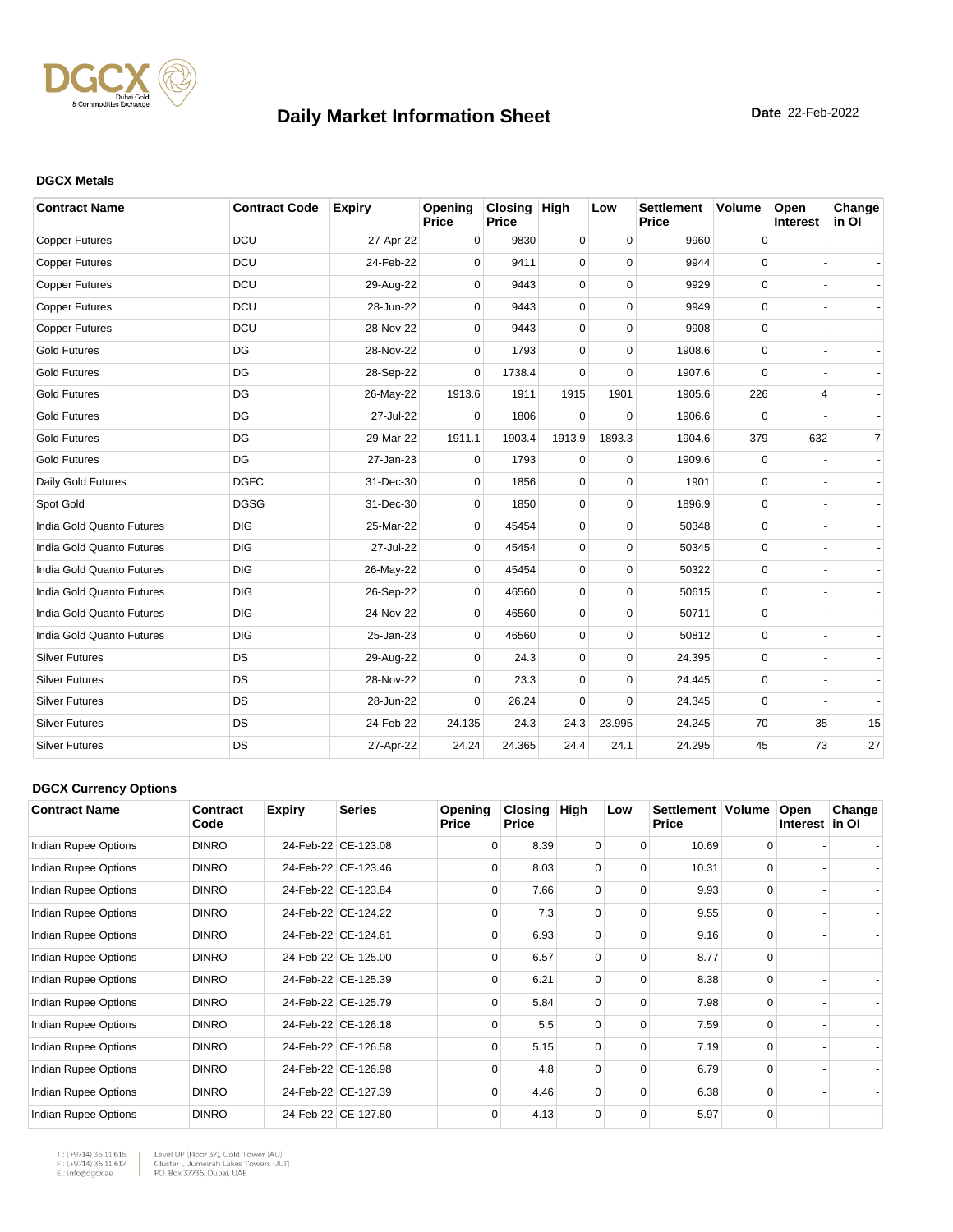

| Indian Rupee Options        | <b>DINRO</b> | 24-Feb-22 CE-128.21 | 0           | 3.81 | $\mathbf 0$ | $\mathbf 0$ | 5.56 | 0           |    |  |
|-----------------------------|--------------|---------------------|-------------|------|-------------|-------------|------|-------------|----|--|
| Indian Rupee Options        | <b>DINRO</b> | 24-Feb-22 CE-128.62 | 0           | 3.51 | 0           | $\Omega$    | 5.15 | 0           |    |  |
| Indian Rupee Options        | <b>DINRO</b> | 24-Feb-22 CE-129.03 | 0           | 3.21 | 0           | 0           | 4.74 | 0           |    |  |
| Indian Rupee Options        | <b>DINRO</b> | 24-Feb-22 CE-129.45 | 0           | 2.92 | 0           | 0           | 4.32 | 0           |    |  |
| Indian Rupee Options        | <b>DINRO</b> | 24-Feb-22 CE-129.87 | 0           | 2.65 | 0           | 0           | 3.9  | $\mathbf 0$ |    |  |
| Indian Rupee Options        | <b>DINRO</b> | 24-Feb-22 CE-130.29 | 0           | 2.39 | 0           | $\mathbf 0$ | 3.48 | 0           |    |  |
| Indian Rupee Options        | <b>DINRO</b> | 24-Feb-22 CE-130.72 | 0           | 2.14 | 0           | $\Omega$    | 3.05 | 0           |    |  |
| Indian Rupee Options        | <b>DINRO</b> | 24-Feb-22 CE-131.15 | 0           | 1.45 | 0           | $\Omega$    | 2.62 | 0           |    |  |
| Indian Rupee Options        | <b>DINRO</b> | 24-Feb-22 CE-131.58 | 0           | 1.57 | 0           | $\mathbf 0$ | 2.19 | 0           |    |  |
| Indian Rupee Options        | <b>DINRO</b> | 24-Feb-22 CE-132.01 | 0           | 1.86 | 0           | $\Omega$    | 1.76 | $\mathbf 0$ | 10 |  |
| Indian Rupee Options        | <b>DINRO</b> | 24-Feb-22 CE-132.45 | 1.24        | 1.28 | 1.3         | 0.95        | 1.32 | 70          | 10 |  |
| Indian Rupee Options        | <b>DINRO</b> | 24-Feb-22 CE-132.89 | 0.88        | 0.87 | 0.88        | 0.57        | 0.88 | 40          |    |  |
| Indian Rupee Options        | <b>DINRO</b> | 24-Feb-22 CE-133.33 | 0.47        | 0.47 | 0.47        | 0.47        | 0.45 | 10          | 10 |  |
| Indian Rupee Options        | <b>DINRO</b> | 24-Feb-22 CE-133.78 | 0           | 0.64 | $\mathbf 0$ | $\mathbf 0$ | 0.11 | $\mathbf 0$ |    |  |
| Indian Rupee Options        | <b>DINRO</b> | 24-Feb-22 CE-134.23 | 0.03        | 0.03 | 0.03        | 0.03        | 0.01 | 20          |    |  |
| Indian Rupee Options        | <b>DINRO</b> | 24-Feb-22 CE-134.68 | 0           | 0.03 | 0           | 0           | 0.01 | $\mathbf 0$ |    |  |
| <b>Indian Rupee Options</b> | <b>DINRO</b> | 24-Feb-22 CE-135.14 | 0           | 0.03 | 0           | $\Omega$    | 0.01 | 0           |    |  |
| Indian Rupee Options        | <b>DINRO</b> | 24-Feb-22 CE-135.59 | 0           | 0.06 | 0           | 0           | 0.01 | 0           |    |  |
| Indian Rupee Options        | <b>DINRO</b> | 24-Feb-22 CE-136.05 | 0           | 0.03 | 0           | $\mathbf 0$ | 0.01 | 0           | 1  |  |
| Indian Rupee Options        | <b>DINRO</b> | 24-Feb-22 CE-136.52 | 0           | 0.3  | 0           | 0           | 0.01 | 0           |    |  |
| Indian Rupee Options        | <b>DINRO</b> | 24-Feb-22 CE-136.99 | 0           | 0.24 | 0           | $\mathbf 0$ | 0.01 | 0           |    |  |
| Indian Rupee Options        | <b>DINRO</b> | 24-Feb-22 CE-137.46 | 0           | 0.2  | 0           | $\Omega$    | 0.01 | 0           |    |  |
| Indian Rupee Options        | <b>DINRO</b> | 24-Feb-22 CE-137.93 | 0           | 0.16 | 0           | $\Omega$    | 0.01 | 0           |    |  |
| Indian Rupee Options        | <b>DINRO</b> | 24-Feb-22 CE-138.41 | $\mathbf 0$ | 0.13 | 0           | 0           | 0.01 | 0           |    |  |
| Indian Rupee Options        | <b>DINRO</b> | 24-Feb-22 CE-138.89 | 0           | 0.1  | 0           | 0           | 0.01 | 0           |    |  |
| Indian Rupee Options        | <b>DINRO</b> | 24-Feb-22 CE-139.37 | 0           | 0.08 | 0           | $\mathbf 0$ | 0.01 | 0           |    |  |
| Indian Rupee Options        | <b>DINRO</b> | 24-Feb-22 CE-139.86 | 0           | 0.06 | 0           | $\Omega$    | 0.01 | 0           |    |  |
| Indian Rupee Options        | <b>DINRO</b> | 24-Feb-22 CE-140.35 | 0           | 0.05 | 0           | 0           | 0.01 | $\mathbf 0$ |    |  |
| Indian Rupee Options        | <b>DINRO</b> | 24-Feb-22 PE-123.08 | 0           | 0.04 | 0           | $\mathbf 0$ | 0.01 | 0           |    |  |
| Indian Rupee Options        | <b>DINRO</b> | 24-Feb-22 PE-123.46 | 0           | 0.06 | 0           | 0           | 0.01 | $\mathbf 0$ |    |  |
| <b>Indian Rupee Options</b> | <b>DINRO</b> | 24-Feb-22 PE-123.84 | 0           | 0.07 | $\mathbf 0$ | $\mathbf 0$ | 0.01 | 0           |    |  |
| Indian Rupee Options        | <b>DINRO</b> | 24-Feb-22 PE-124.22 | 0           | 0.08 | 0           | 0           | 0.01 | 0           |    |  |
| Indian Rupee Options        | <b>DINRO</b> | 24-Feb-22 PE-124.61 | 0           | 0.1  | $\mathbf 0$ | 0           | 0.01 | 0           |    |  |
| Indian Rupee Options        | <b>DINRO</b> | 24-Feb-22 PE-125.00 | 0           | 0.13 | 0           | 0           | 0.01 | 0           |    |  |
| Indian Rupee Options        | <b>DINRO</b> | 24-Feb-22 PE-125.39 | 0           | 0.16 | 0           | $\mathbf 0$ | 0.01 | $\mathsf 0$ |    |  |
| <b>Indian Rupee Options</b> | <b>DINRO</b> | 24-Feb-22 PE-125.79 | 0           | 0.19 | 0           | $\mathbf 0$ | 0.01 | 0           |    |  |
| Indian Rupee Options        | <b>DINRO</b> | 24-Feb-22 PE-126.18 | 0           | 0.23 | 0           | 0           | 0.01 | 0           |    |  |
| <b>Indian Rupee Options</b> | <b>DINRO</b> | 24-Feb-22 PE-126.58 | 0           | 0.28 | 0           | 0           | 0.01 | 0           |    |  |
| Indian Rupee Options        | <b>DINRO</b> | 24-Feb-22 PE-126.98 | 0           | 0.34 | 0           | 0           | 0.01 | 0           |    |  |
| Indian Rupee Options        | <b>DINRO</b> | 24-Feb-22 PE-127.39 | 0           | 0.41 | 0           | $\mathbf 0$ | 0.01 | $\mathsf 0$ |    |  |
| Indian Rupee Options        | <b>DINRO</b> | 24-Feb-22 PE-127.80 | 0           | 0.49 | 0           | $\mathbf 0$ | 0.01 | 0           |    |  |
| Indian Rupee Options        | <b>DINRO</b> | 24-Feb-22 PE-128.21 | 0           | 0.58 | 0           | 0           | 0.01 | 0           |    |  |
| Indian Rupee Options        | <b>DINRO</b> | 24-Feb-22 PE-128.62 | 0           | 0.68 | 0           | 0           | 0.01 | 0           |    |  |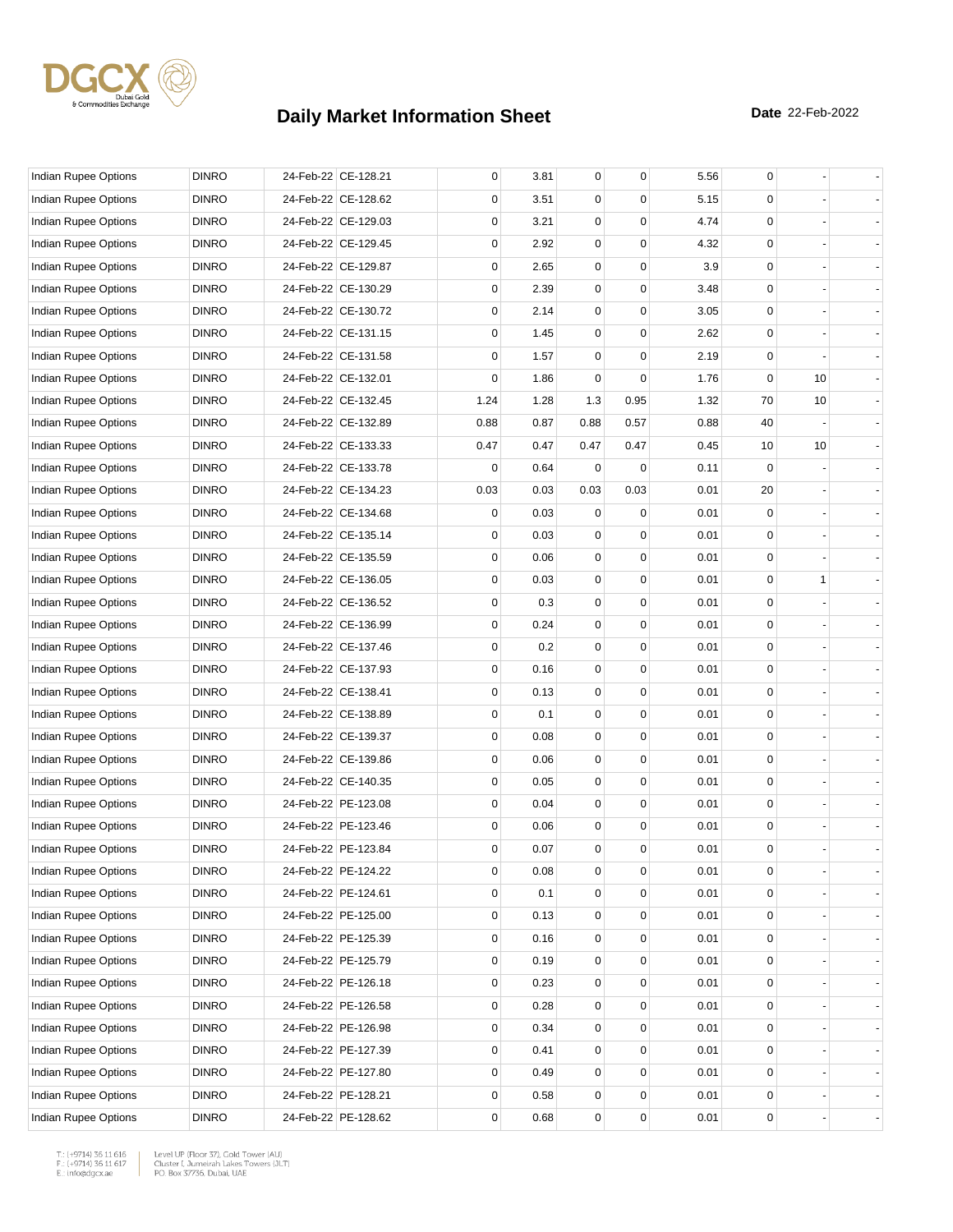

| Indian Rupee Options        | <b>DINRO</b> | 24-Feb-22 PE-129.03 | 0    | 0.79 | $\overline{0}$ | 0           | 0.01 | 0           |     |    |
|-----------------------------|--------------|---------------------|------|------|----------------|-------------|------|-------------|-----|----|
| Indian Rupee Options        | <b>DINRO</b> | 24-Feb-22 PE-129.45 | 0    | 0.92 | 0              | $\Omega$    | 0.01 | 0           |     |    |
| Indian Rupee Options        | <b>DINRO</b> | 24-Feb-22 PE-129.87 | 0    | 0.03 | 0              | 0           | 0.01 | $\mathbf 0$ |     |    |
| Indian Rupee Options        | <b>DINRO</b> | 24-Feb-22 PE-130.29 | 0    | 1.23 | 0              | 0           | 0.01 | $\mathbf 0$ |     |    |
| Indian Rupee Options        | <b>DINRO</b> | 24-Feb-22 PE-130.72 | 0    | 0.11 | 0              | 0           | 0.01 | $\mathbf 0$ |     |    |
| Indian Rupee Options        | <b>DINRO</b> | 24-Feb-22 PE-131.15 | 0    | 0.03 | 0              | 0           | 0.01 | $\mathbf 0$ |     |    |
| Indian Rupee Options        | <b>DINRO</b> | 24-Feb-22 PE-131.58 | 0    | 0.02 | $\Omega$       | 0           | 0.01 | 0           | 20  |    |
| <b>Indian Rupee Options</b> | <b>DINRO</b> | 24-Feb-22 PE-132.01 | 0    | 0.02 | $\Omega$       | 0           | 0.01 | $\mathbf 0$ | 10  |    |
| Indian Rupee Options        | <b>DINRO</b> | 24-Feb-22 PE-132.45 | 0.03 | 0.02 | 0.03           | 0.02        | 0.01 | 50          | 100 | 10 |
| Indian Rupee Options        | <b>DINRO</b> | 24-Feb-22 PE-132.89 | 0.03 | 0.03 | 0.03           | 0.03        | 0.01 | 10          |     |    |
| Indian Rupee Options        | <b>DINRO</b> | 24-Feb-22 PE-133.33 | 0    | 0.64 | $\mathbf 0$    | $\mathbf 0$ | 0.01 | $\mathbf 0$ | 10  |    |
| Indian Rupee Options        | <b>DINRO</b> | 24-Feb-22 PE-133.78 | 0.52 | 0.52 | 0.52           | 0.52        | 0.12 | 10          |     |    |
| Indian Rupee Options        | <b>DINRO</b> | 24-Feb-22 PE-134.23 | 0.64 | 0.53 | 0.85           | 0.52        | 0.46 | 80          |     |    |
| Indian Rupee Options        | <b>DINRO</b> | 24-Feb-22 PE-134.68 | 0.92 | 0.94 | 1.35           | 0.92        | 0.91 | 80          |     |    |
| <b>Indian Rupee Options</b> | <b>DINRO</b> | 24-Feb-22 PE-135.14 | 1.44 | 1.39 | 1.79           | 1.38        | 1.37 | 120         |     |    |
| <b>Indian Rupee Options</b> | <b>DINRO</b> | 24-Feb-22 PE-135.59 | 0    | 4.55 | 0              | 0           | 1.82 | 0           |     |    |
| <b>Indian Rupee Options</b> | <b>DINRO</b> | 24-Feb-22 PE-136.05 | 0    | 4.93 | 0              | 0           | 2.28 | 0           |     |    |
| <b>Indian Rupee Options</b> | <b>DINRO</b> | 24-Feb-22 PE-136.52 | 0    | 5.34 | 0              | 0           | 2.75 | $\mathbf 0$ |     |    |
| Indian Rupee Options        | <b>DINRO</b> | 24-Feb-22 PE-136.99 | 0    | 5.75 | 0              | $\mathbf 0$ | 3.22 | $\mathbf 0$ |     |    |
| Indian Rupee Options        | <b>DINRO</b> | 24-Feb-22 PE-137.46 | 0    | 6.17 | 0              | 0           | 3.69 | $\mathbf 0$ |     |    |
| Indian Rupee Options        | <b>DINRO</b> | 24-Feb-22 PE-137.93 | 0    | 6.61 | 0              | $\mathbf 0$ | 4.16 | $\mathbf 0$ |     |    |
| Indian Rupee Options        | <b>DINRO</b> | 24-Feb-22 PE-138.41 | 0    | 7.05 | 0              | 0           | 4.64 | 0           |     |    |
| Indian Rupee Options        | <b>DINRO</b> | 24-Feb-22 PE-138.89 | 0    | 7.5  | 0              | 0           | 5.12 | $\mathbf 0$ |     |    |
| Indian Rupee Options        | <b>DINRO</b> | 24-Feb-22 PE-139.37 | 0    | 7.96 | 0              | 0           | 5.6  | $\mathbf 0$ |     |    |
| Indian Rupee Options        | <b>DINRO</b> | 24-Feb-22 PE-139.86 | 0    | 8.43 | 0              | 0           | 6.09 | $\mathbf 0$ |     |    |
| Indian Rupee Options        | <b>DINRO</b> | 24-Feb-22 PE-140.35 | 0    | 8.91 | 0              | $\mathbf 0$ | 6.58 | $\mathbf 0$ |     |    |
| Indian Rupee Options        | <b>DINRO</b> | 29-Mar-22 CE-124.61 | 0    | 8.95 | 0              | 0           | 8.82 | 0           |     |    |
| Indian Rupee Options        | <b>DINRO</b> | 29-Mar-22 CE-125.00 | 0    | 8.58 | 0              | 0           | 8.43 | $\mathbf 0$ |     |    |
| Indian Rupee Options        | <b>DINRO</b> | 29-Mar-22 CE-125.39 | 0    | 8.2  | 0              | 0           | 8.04 | $\mathbf 0$ |     |    |
| Indian Rupee Options        | <b>DINRO</b> | 29-Mar-22 CE-125.79 | 0    | 7.82 | 0              | 0           | 7.64 | 0           |     |    |
| Indian Rupee Options        | <b>DINRO</b> | 29-Mar-22 CE-126.18 | 0    | 7.45 | $\overline{0}$ | 0           | 7.25 | $\mathbf 0$ |     |    |
| Indian Rupee Options        | <b>DINRO</b> | 29-Mar-22 CE-126.58 | 0    | 7.07 | 0              | 0           | 6.85 | 0           |     |    |
| Indian Rupee Options        | <b>DINRO</b> | 29-Mar-22 CE-126.98 | 0    | 6.7  | 0              | 0           | 6.45 | $\mathbf 0$ |     |    |
| Indian Rupee Options        | <b>DINRO</b> | 29-Mar-22 CE-127.39 | 0    | 6.32 | 0              | 0           | 6.04 | 0           |     |    |
| Indian Rupee Options        | <b>DINRO</b> | 29-Mar-22 CE-127.80 | 0    | 5.96 | 0              | 0           | 5.63 | $\mathbf 0$ |     |    |
| Indian Rupee Options        | <b>DINRO</b> | 29-Mar-22 CE-128.21 | 0    | 5.59 | 0              | 0           | 5.22 | 0           |     |    |
| Indian Rupee Options        | <b>DINRO</b> | 29-Mar-22 CE-128.62 | 0    | 5.24 | 0              | 0           | 4.81 | 0           |     |    |
| Indian Rupee Options        | <b>DINRO</b> | 29-Mar-22 CE-129.03 | 0    | 4.89 | 0              | 0           | 4.4  | 0           |     |    |
| Indian Rupee Options        | <b>DINRO</b> | 29-Mar-22 CE-129.45 | 0    | 4.55 | 0              | 0           | 3.99 | 0           |     |    |
| Indian Rupee Options        | <b>DINRO</b> | 29-Mar-22 CE-129.87 | 0    | 4.21 | 0              | 0           | 3.57 | $\mathbf 0$ |     |    |
| Indian Rupee Options        | <b>DINRO</b> | 29-Mar-22 CE-130.29 | 0    | 3.89 | 0              | 0           | 3.16 | 0           |     |    |
| Indian Rupee Options        | <b>DINRO</b> | 29-Mar-22 CE-130.72 | 0    | 3.57 | 0              | 0           | 2.75 | 0           |     |    |
| Indian Rupee Options        | <b>DINRO</b> | 29-Mar-22 CE-131.15 | 0    | 3.27 | 0              | 0           | 2.35 | 0           |     |    |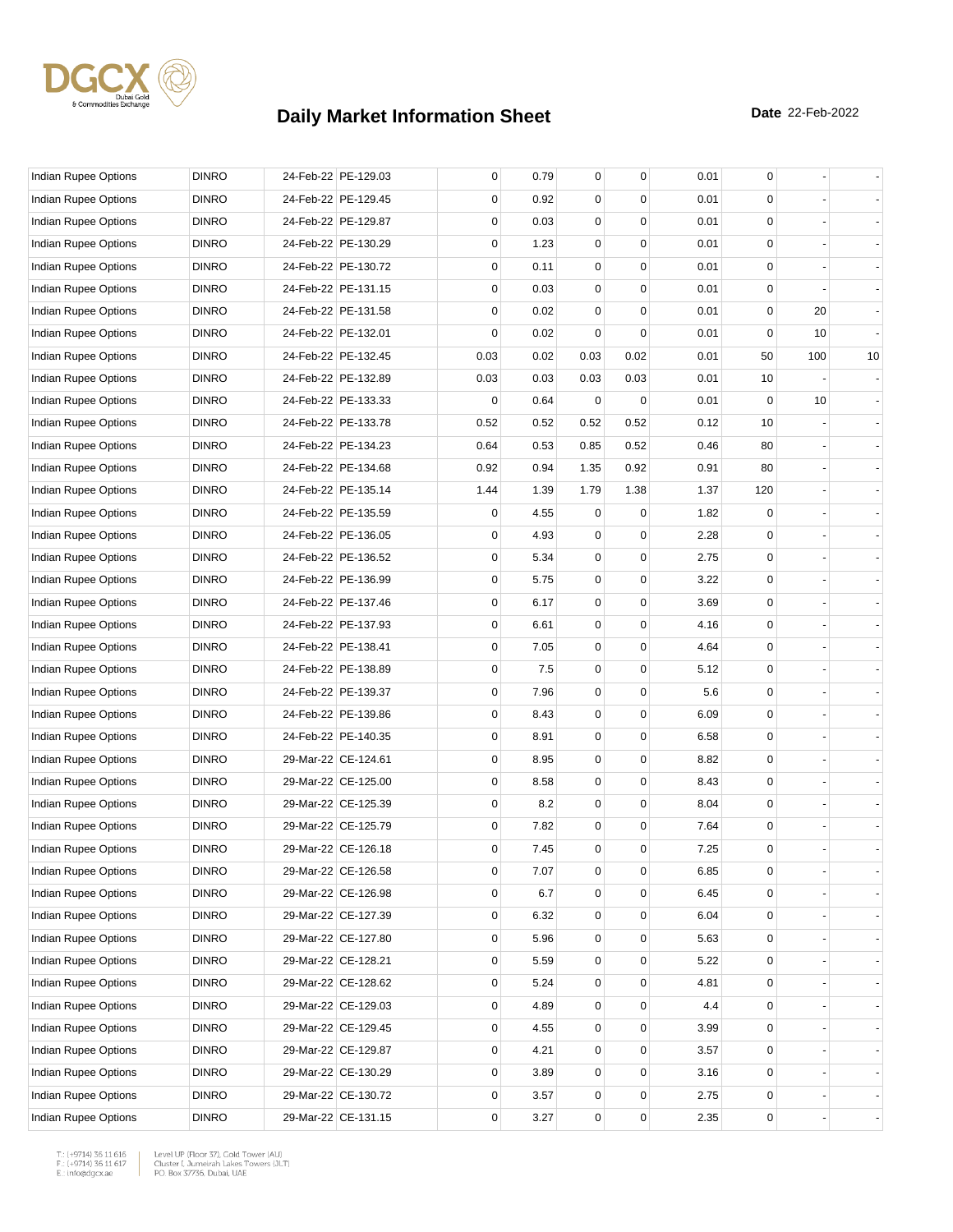

| Indian Rupee Options        | <b>DINRO</b> | 29-Mar-22 CE-131.58 | 0           | 2.98 | $\overline{0}$ | 0           | 1.97 | 0            |    |    |
|-----------------------------|--------------|---------------------|-------------|------|----------------|-------------|------|--------------|----|----|
| Indian Rupee Options        | <b>DINRO</b> | 29-Mar-22 CE-132.01 | 0           | 2.7  | $\Omega$       | $\Omega$    | 1.62 | 0            |    |    |
| Indian Rupee Options        | <b>DINRO</b> | 29-Mar-22 CE-132.45 | 0           | 2.43 | $\Omega$       | 0           | 1.28 | $\mathbf 0$  |    |    |
| Indian Rupee Options        | <b>DINRO</b> | 29-Mar-22 CE-132.89 | 0           | 2.18 | 0              | 0           | 0.99 | $\mathbf 0$  |    |    |
| Indian Rupee Options        | <b>DINRO</b> | 29-Mar-22 CE-133.33 | 0           | 1.95 | 0              | 0           | 0.74 | $\mathbf 0$  |    |    |
| Indian Rupee Options        | <b>DINRO</b> | 29-Mar-22 CE-133.78 | 0           | 1.73 | 0              | 0           | 0.53 | $\mathbf 0$  |    |    |
| Indian Rupee Options        | <b>DINRO</b> | 29-Mar-22 CE-134.23 | 0           | 1.53 | 0              | 0           | 0.36 | 0            |    |    |
| <b>Indian Rupee Options</b> | <b>DINRO</b> | 29-Mar-22 CE-134.68 | 0           | 1.34 | 0              | 0           | 0.24 | $\mathbf 0$  |    |    |
| Indian Rupee Options        | <b>DINRO</b> | 29-Mar-22 CE-135.14 | 0           | 1.17 | 0              | 0           | 0.15 | $\mathbf 0$  |    |    |
| Indian Rupee Options        | <b>DINRO</b> | 29-Mar-22 CE-135.59 | $\mathbf 0$ | 0.2  | 0              | 0           | 0.09 | $\mathbf 0$  | 1  |    |
| Indian Rupee Options        | <b>DINRO</b> | 29-Mar-22 CE-136.05 | 0           | 0.87 | 0              | 0           | 0.05 | $\mathbf 0$  |    |    |
| Indian Rupee Options        | <b>DINRO</b> | 29-Mar-22 CE-136.52 | 0           | 0.74 | 0              | 0           | 0.03 | 0            |    |    |
| Indian Rupee Options        | <b>DINRO</b> | 29-Mar-22 CE-136.99 | 0           | 0.63 | 0              | 0           | 0.01 | $\mathbf 0$  |    |    |
| Indian Rupee Options        | <b>DINRO</b> | 29-Mar-22 CE-137.46 | 0           | 0.53 | 0              | 0           | 0.01 | $\mathbf 0$  |    |    |
| Indian Rupee Options        | <b>DINRO</b> | 29-Mar-22 CE-137.93 | 0           | 0.45 | 0              | 0           | 0.01 | $\mathbf 0$  |    |    |
| <b>Indian Rupee Options</b> | <b>DINRO</b> | 29-Mar-22 CE-138.41 | 0           | 0.37 | 0              | 0           | 0.01 | $\mathbf 0$  |    |    |
| Indian Rupee Options        | <b>DINRO</b> | 29-Mar-22 CE-138.89 | 0           | 0.31 | 0              | 0           | 0.01 | 0            |    |    |
| Indian Rupee Options        | <b>DINRO</b> | 29-Mar-22 CE-139.37 | 0           | 0.25 | 0              | 0           | 0.01 | $\mathbf 0$  |    |    |
| Indian Rupee Options        | <b>DINRO</b> | 29-Mar-22 CE-139.86 | 0           | 0.2  | 0              | 0           | 0.01 | $\mathbf 0$  |    |    |
| Indian Rupee Options        | <b>DINRO</b> | 29-Mar-22 CE-140.35 | 0           | 0.16 | 0              | 0           | 0.01 | $\mathbf 0$  |    |    |
| Indian Rupee Options        | <b>DINRO</b> | 29-Mar-22 CE-140.85 | 0           | 0.13 | 0              | 0           | 0.01 | $\mathbf 0$  |    |    |
| Indian Rupee Options        | <b>DINRO</b> | 29-Mar-22 CE-141.34 | 0           | 0.1  | 0              | 0           | 0.01 | 0            |    |    |
| Indian Rupee Options        | <b>DINRO</b> | 29-Mar-22 CE-141.84 | 0           | 0.08 | 0              | 0           | 0.01 | $\mathbf 0$  |    |    |
| Indian Rupee Options        | <b>DINRO</b> | 29-Mar-22 CE-142.35 | 0           | 0.07 | 0              | 0           | 0.01 | $\mathbf 0$  |    |    |
| Indian Rupee Options        | <b>DINRO</b> | 29-Mar-22 PE-124.61 | 0           | 0.04 | 0              | 0           | 0.01 | $\mathbf 0$  |    |    |
| Indian Rupee Options        | <b>DINRO</b> | 29-Mar-22 PE-125.00 | 0           | 0.05 | 0              | 0           | 0.01 | $\mathbf 0$  |    |    |
| Indian Rupee Options        | <b>DINRO</b> | 29-Mar-22 PE-125.39 | 0           | 0.06 | 0              | 0           | 0.01 | 0            |    |    |
| Indian Rupee Options        | <b>DINRO</b> | 29-Mar-22 PE-125.79 | 0           | 0.08 | 0              | 0           | 0.01 | $\mathbf 0$  |    |    |
| Indian Rupee Options        | <b>DINRO</b> | 29-Mar-22 PE-126.18 | 0           | 0.1  | 0              | 0           | 0.01 | $\mathbf 0$  |    |    |
| Indian Rupee Options        | <b>DINRO</b> | 29-Mar-22 PE-126.58 | 0           | 0.12 | 0              | 0           | 0.01 | $\mathbf 0$  |    |    |
| <b>Indian Rupee Options</b> | <b>DINRO</b> | 29-Mar-22 PE-126.98 | 0           | 0.15 | $\overline{0}$ | 0           | 0.01 | $\mathbf 0$  |    |    |
| Indian Rupee Options        | <b>DINRO</b> | 29-Mar-22 PE-127.39 | 0           | 0.18 | 0              | 0           | 0.01 | 0            |    |    |
| Indian Rupee Options        | <b>DINRO</b> | 29-Mar-22 PE-127.80 | 0           | 0.22 | 0              | 0           | 0.01 | $\mathbf 0$  |    |    |
| Indian Rupee Options        | <b>DINRO</b> | 29-Mar-22 PE-128.21 | 0           | 0.27 | 0              | 0           | 0.01 | 0            |    |    |
| Indian Rupee Options        | <b>DINRO</b> | 29-Mar-22 PE-128.62 | 0           | 0.32 | 0              | 0           | 0.01 | $\mathbf 0$  |    |    |
| Indian Rupee Options        | <b>DINRO</b> | 29-Mar-22 PE-129.03 | 0           | 0.38 | 0              | 0           | 0.01 | $\mathbf 0$  |    |    |
| Indian Rupee Options        | <b>DINRO</b> | 29-Mar-22 PE-129.45 | 0           | 0.46 | 0              | 0           | 0.01 | 0            |    |    |
| Indian Rupee Options        | <b>DINRO</b> | 29-Mar-22 PE-129.87 | 0           | 0.54 | 0              | 0           | 0.01 | 0            |    |    |
| Indian Rupee Options        | <b>DINRO</b> | 29-Mar-22 PE-130.29 | 0           | 0.63 | 0              | 0           | 0.02 | 0            |    |    |
| Indian Rupee Options        | <b>DINRO</b> | 29-Mar-22 PE-130.72 | 0           | 0.74 | 0              | 0           | 0.04 | $\mathbf 0$  |    |    |
| Indian Rupee Options        | <b>DINRO</b> | 29-Mar-22 PE-131.15 | 0           | 0.87 | $\mathbf{0}$   | 0           | 0.07 | $\mathbf{0}$ |    |    |
| Indian Rupee Options        | <b>DINRO</b> | 29-Mar-22 PE-131.58 | 0.31        | 0.34 | 0.34           | 0.31        | 0.12 | 20           | 20 | 20 |
| Indian Rupee Options        | <b>DINRO</b> | 29-Mar-22 PE-132.01 | 0           | 1.16 | 0              | $\mathbf 0$ | 0.19 | 0            |    |    |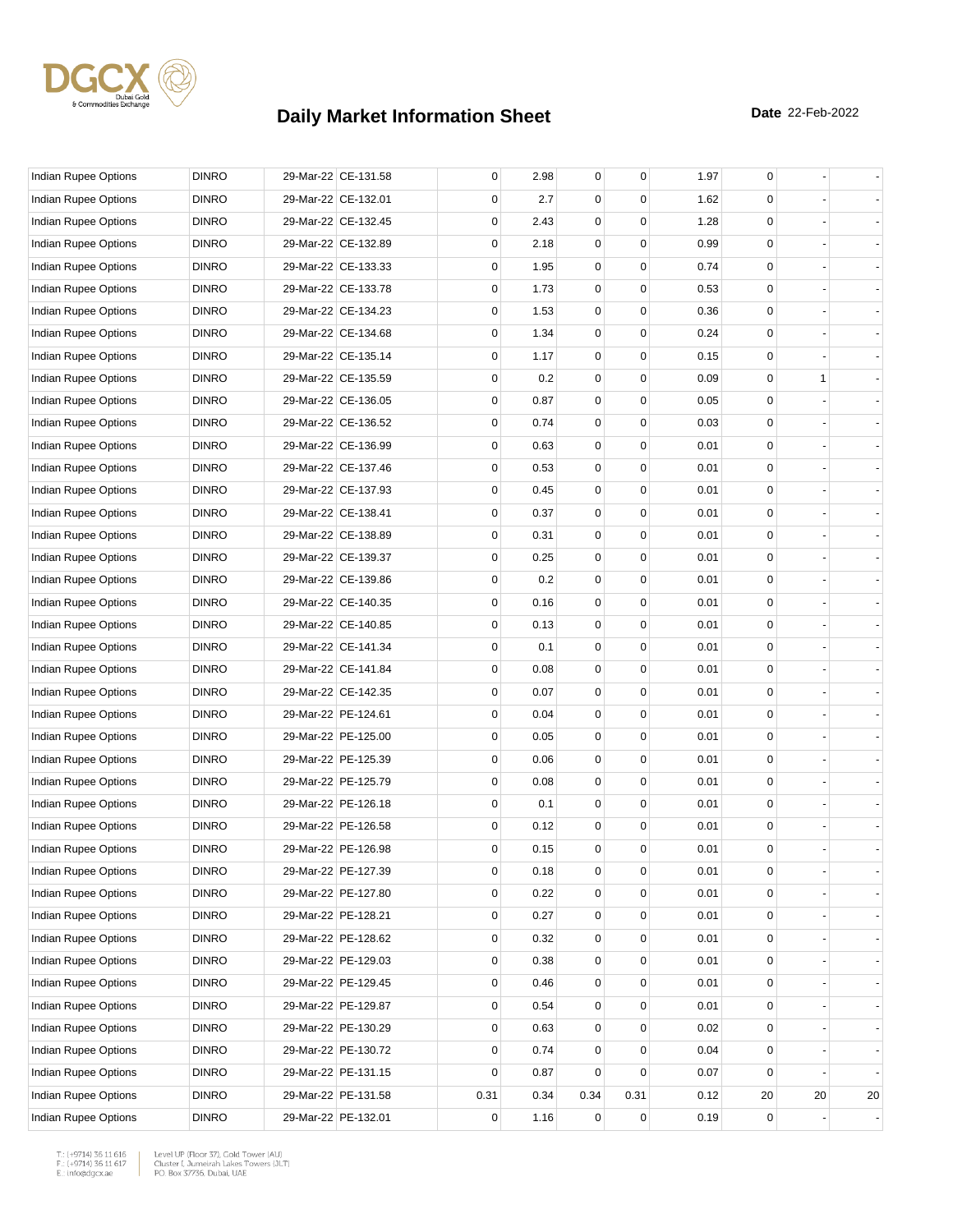

| Indian Rupee Options        | <b>DINRO</b> | 29-Mar-22 PE-132.45 | 0.56        | 0.62 | 0.62         | 0.56     | 0.3  | 30          | 30 | 30 |
|-----------------------------|--------------|---------------------|-------------|------|--------------|----------|------|-------------|----|----|
| Indian Rupee Options        | <b>DINRO</b> | 29-Mar-22 PE-132.89 | 0           | 1.52 | 0            | $\Omega$ | 0.45 | $\Omega$    |    |    |
| <b>Indian Rupee Options</b> | <b>DINRO</b> | 29-Mar-22 PE-133.33 | 0.82        | 0.82 | 0.82         | 0.82     | 0.63 | 10          |    |    |
| Indian Rupee Options        | <b>DINRO</b> | 29-Mar-22 PE-133.78 | 1.05        | 1.05 | 1.05         | 1.05     | 0.87 | 10          |    |    |
| Indian Rupee Options        | <b>DINRO</b> | 29-Mar-22 PE-134.23 | 1.34        | 1.34 | 1.34         | 1.34     | 1.16 | 10          |    |    |
| Indian Rupee Options        | <b>DINRO</b> | 29-Mar-22 PE-134.68 | 1.67        | 1.67 | 1.67         | 1.67     | 1.48 | 10          |    |    |
| Indian Rupee Options        | <b>DINRO</b> | 29-Mar-22 PE-135.14 | 2.04        | 2.04 | 2.04         | 2.04     | 1.85 | 10          |    |    |
| <b>Indian Rupee Options</b> | <b>DINRO</b> | 29-Mar-22 PE-135.59 | 0           | 3.04 | $\Omega$     | 0        | 2.28 | $\mathbf 0$ |    |    |
| Indian Rupee Options        | <b>DINRO</b> | 29-Mar-22 PE-136.05 | 0           | 3.36 | 0            | 0        | 2.74 | 0           |    |    |
| Indian Rupee Options        | <b>DINRO</b> | 29-Mar-22 PE-136.52 | 0           | 3.7  | $\mathbf 0$  | 0        | 3.21 | $\mathbf 0$ |    |    |
| Indian Rupee Options        | <b>DINRO</b> | 29-Mar-22 PE-136.99 | $\mathbf 0$ | 4.05 | $\mathbf 0$  | 0        | 3.68 | $\mathbf 0$ |    |    |
| Indian Rupee Options        | <b>DINRO</b> | 29-Mar-22 PE-137.46 | 0           | 4.42 | $\Omega$     | 0        | 4.15 | 0           |    |    |
| Indian Rupee Options        | <b>DINRO</b> | 29-Mar-22 PE-137.93 | 0           | 4.8  | 0            | 0        | 4.62 | $\mathbf 0$ |    |    |
| Indian Rupee Options        | <b>DINRO</b> | 29-Mar-22 PE-138.41 | 0           | 5.21 | 0            | 0        | 5.1  | 0           |    |    |
| Indian Rupee Options        | <b>DINRO</b> | 29-Mar-22 PE-138.89 | 0           | 5.62 | $\mathbf 0$  | 0        | 5.58 | $\mathbf 0$ |    |    |
| Indian Rupee Options        | <b>DINRO</b> | 29-Mar-22 PE-139.37 | 0           | 6.04 | $\mathbf 0$  | 0        | 6.06 | $\mathbf 0$ |    |    |
| Indian Rupee Options        | <b>DINRO</b> | 29-Mar-22 PE-139.86 | 0           | 6.48 | 0            | 0        | 6.55 | 0           |    |    |
| Indian Rupee Options        | <b>DINRO</b> | 29-Mar-22 PE-140.35 | 0           | 6.93 | 0            | 0        | 7.04 | $\mathbf 0$ |    |    |
| <b>Indian Rupee Options</b> | <b>DINRO</b> | 29-Mar-22 PE-140.85 | 0           | 7.4  | 0            | 0        | 7.54 | 0           |    |    |
| Indian Rupee Options        | <b>DINRO</b> | 29-Mar-22 PE-141.34 | 0           | 7.86 | $\mathbf 0$  | 0        | 8.03 | $\mathbf 0$ |    |    |
| Indian Rupee Options        | <b>DINRO</b> | 29-Mar-22 PE-141.84 | 0           | 8.34 | $\mathbf 0$  | 0        | 8.53 | $\mathbf 0$ |    |    |
| Indian Rupee Options        | <b>DINRO</b> | 29-Mar-22 PE-142.35 | 0           | 8.83 | 0            | 0        | 9.04 | 0           |    |    |
| Indian Rupee Options        | <b>DINRO</b> | 27-Apr-22 CE-123.84 | 0           | 8.47 | 0            | 0        | 9.07 | $\mathbf 0$ |    |    |
| Indian Rupee Options        | <b>DINRO</b> | 27-Apr-22 CE-124.22 | $\mathbf 0$ | 8.11 | 0            | 0        | 8.69 | 0           |    |    |
| Indian Rupee Options        | <b>DINRO</b> | 27-Apr-22 CE-124.61 | 0           | 7.73 | $\mathbf 0$  | 0        | 8.3  | $\mathbf 0$ |    |    |
| Indian Rupee Options        | <b>DINRO</b> | 27-Apr-22 CE-125.00 | $\mathbf 0$ | 7.36 | $\mathbf 0$  | 0        | 7.92 | $\mathbf 0$ |    |    |
| Indian Rupee Options        | <b>DINRO</b> | 27-Apr-22 CE-125.39 | 0           | 7    | 0            | 0        | 7.53 | 0           |    |    |
| Indian Rupee Options        | <b>DINRO</b> | 27-Apr-22 CE-125.79 | 0           | 6.63 | 0            | 0        | 7.13 | $\mathbf 0$ |    |    |
| Indian Rupee Options        | <b>DINRO</b> | 27-Apr-22 CE-126.18 | $\mathbf 0$ | 6.27 | 0            | 0        | 6.74 | 0           |    |    |
| Indian Rupee Options        | <b>DINRO</b> | 27-Apr-22 CE-126.58 | 0           | 5.91 | $\mathbf 0$  | 0        | 6.34 | $\mathbf 0$ |    |    |
| Indian Rupee Options        | <b>DINRO</b> | 27-Apr-22 CE-126.98 | 0           | 5.56 | $\mathbf{0}$ | 0        | 5.94 | $\mathbf 0$ |    |    |
| Indian Rupee Options        | <b>DINRO</b> | 27-Apr-22 CE-127.39 | 0           | 5.2  | 0            | 0        | 5.54 | 0           |    |    |
| Indian Rupee Options        | <b>DINRO</b> | 27-Apr-22 CE-127.80 | 0           | 4.86 | 0            | 0        | 5.13 | 0           |    |    |
| <b>Indian Rupee Options</b> | <b>DINRO</b> | 27-Apr-22 CE-128.21 | 0           | 4.52 | $\mathbf 0$  | 0        | 4.73 | 0           |    |    |
| Indian Rupee Options        | <b>DINRO</b> | 27-Apr-22 CE-128.62 | 0           | 4.19 | $\mathbf{0}$ | 0        | 4.33 | 0           |    |    |
| Indian Rupee Options        | <b>DINRO</b> | 27-Apr-22 CE-129.03 | 0           | 3.88 | 0            | 0        | 3.93 | 0           |    |    |
| Indian Rupee Options        | <b>DINRO</b> | 27-Apr-22 CE-129.45 | 0           | 3.57 | 0            | 0        | 3.54 | 0           |    |    |
| Indian Rupee Options        | <b>DINRO</b> | 27-Apr-22 CE-129.87 | 0           | 3.27 | 0            | 0        | 3.15 | 0           |    |    |
| Indian Rupee Options        | <b>DINRO</b> | 27-Apr-22 CE-130.29 | 0           | 2.99 | 0            | 0        | 2.78 | 0           |    |    |
| Indian Rupee Options        | <b>DINRO</b> | 27-Apr-22 CE-130.72 | 0           | 2.71 | $\mathbf 0$  | 0        | 2.42 | 0           |    |    |
| Indian Rupee Options        | <b>DINRO</b> | 27-Apr-22 CE-131.15 | 0           | 2.45 | 0            | 0        | 2.07 | 0           |    |    |
| Indian Rupee Options        | <b>DINRO</b> | 27-Apr-22 CE-131.58 | 0           | 2.2  | 0            | 0        | 1.75 | 0           |    |    |
| Indian Rupee Options        | <b>DINRO</b> | 27-Apr-22 CE-132.01 | 0           | 1.97 | 0            | 0        | 1.46 | 0           |    |    |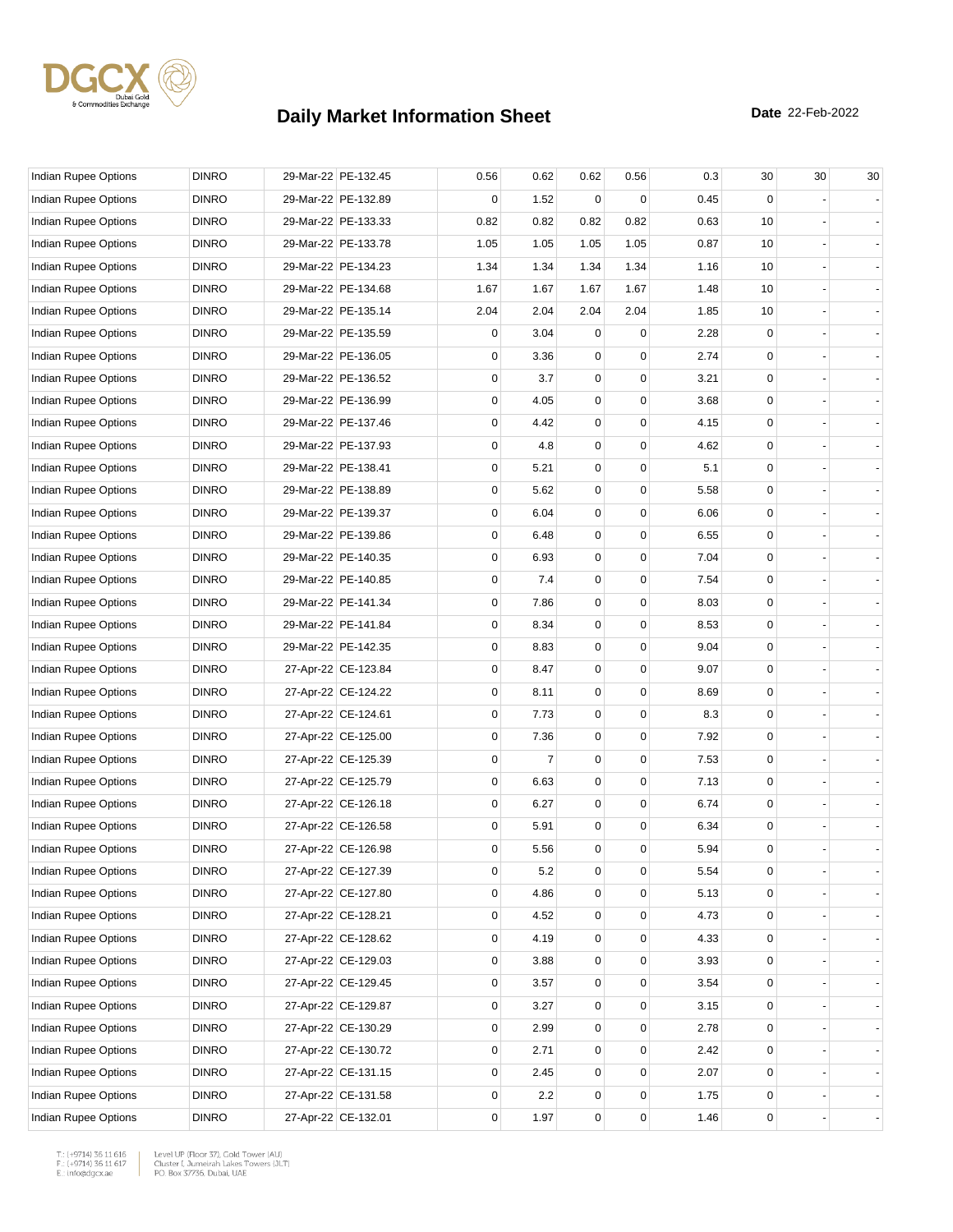

| <b>Indian Rupee Options</b> | <b>DINRO</b> | 27-Apr-22 CE-132.45 | 0 | 1.76 | 0           | 0        | 1.19 | 0 |                |
|-----------------------------|--------------|---------------------|---|------|-------------|----------|------|---|----------------|
| Indian Rupee Options        | <b>DINRO</b> | 27-Apr-22 CE-132.89 | 0 | 1.55 | 0           | $\Omega$ | 0.95 | 0 |                |
| Indian Rupee Options        | <b>DINRO</b> | 27-Apr-22 CE-133.33 | 0 | 1.37 | $\mathbf 0$ | 0        | 0.74 | 0 |                |
| Indian Rupee Options        | <b>DINRO</b> | 27-Apr-22 CE-133.78 | 0 | 1.2  | 0           | 0        | 0.57 | 0 |                |
| Indian Rupee Options        | <b>DINRO</b> | 27-Apr-22 CE-134.23 | 0 | 1.04 | 0           | 0        | 0.42 | 0 |                |
| Indian Rupee Options        | <b>DINRO</b> | 27-Apr-22 CE-134.68 | 0 | 0.9  | 0           | 0        | 0.31 | 0 |                |
| Indian Rupee Options        | <b>DINRO</b> | 27-Apr-22 CE-135.14 | 0 | 0.77 | $\mathbf 0$ | 0        | 0.22 | 0 |                |
| <b>Indian Rupee Options</b> | <b>DINRO</b> | 27-Apr-22 CE-135.59 | 0 | 0.66 | $\mathbf 0$ | 0        | 0.15 | 0 |                |
| Indian Rupee Options        | <b>DINRO</b> | 27-Apr-22 CE-136.05 | 0 | 0.56 | 0           | 0        | 0.1  | 0 |                |
| Indian Rupee Options        | <b>DINRO</b> | 27-Apr-22 CE-136.52 | 0 | 0.47 | 0           | 0        | 0.07 | 0 |                |
| Indian Rupee Options        | <b>DINRO</b> | 27-Apr-22 CE-136.99 | 0 | 0.39 | 0           | 0        | 0.04 | 0 |                |
| Indian Rupee Options        | <b>DINRO</b> | 27-Apr-22 CE-137.46 | 0 | 0.32 | $\mathbf 0$ | 0        | 0.03 | 0 |                |
| Indian Rupee Options        | <b>DINRO</b> | 27-Apr-22 CE-137.93 | 0 | 0.27 | $\mathbf 0$ | 0        | 0.02 | 0 |                |
| Indian Rupee Options        | <b>DINRO</b> | 27-Apr-22 CE-138.41 | 0 | 0.22 | 0           | 0        | 0.01 | 0 |                |
| Indian Rupee Options        | <b>DINRO</b> | 27-Apr-22 CE-138.89 | 0 | 0.18 | 0           | 0        | 0.01 | 0 |                |
| <b>Indian Rupee Options</b> | <b>DINRO</b> | 27-Apr-22 CE-139.37 | 0 | 0.14 | $\mathbf 0$ | 0        | 0.01 | 0 |                |
| Indian Rupee Options        | <b>DINRO</b> | 27-Apr-22 CE-139.86 | 0 | 0.11 | $\mathbf 0$ | 0        | 0.01 | 0 |                |
| Indian Rupee Options        | <b>DINRO</b> | 27-Apr-22 CE-140.35 | 0 | 0.09 | $\mathbf 0$ | 0        | 0.01 | 0 |                |
| Indian Rupee Options        | <b>DINRO</b> | 27-Apr-22 CE-140.85 | 0 | 0.07 | 0           | 0        | 0.01 | 0 |                |
| Indian Rupee Options        | <b>DINRO</b> | 27-Apr-22 CE-141.34 | 0 | 0.06 | 0           | 0        | 0.01 | 0 |                |
| Indian Rupee Options        | <b>DINRO</b> | 27-Apr-22 PE-123.84 | 0 | 0.05 | $\mathbf 0$ | 0        | 0.01 | 0 |                |
| Indian Rupee Options        | <b>DINRO</b> | 27-Apr-22 PE-124.22 | 0 | 0.07 | $\mathbf 0$ | 0        | 0.01 | 0 |                |
| Indian Rupee Options        | <b>DINRO</b> | 27-Apr-22 PE-124.61 | 0 | 0.08 | $\mathbf 0$ | 0        | 0.01 | 0 |                |
| Indian Rupee Options        | <b>DINRO</b> | 27-Apr-22 PE-125.00 | 0 | 0.1  | 0           | 0        | 0.01 | 0 |                |
| Indian Rupee Options        | <b>DINRO</b> | 27-Apr-22 PE-125.39 | 0 | 0.12 | 0           | 0        | 0.01 | 0 |                |
| Indian Rupee Options        | <b>DINRO</b> | 27-Apr-22 PE-125.79 | 0 | 0.15 | $\mathbf 0$ | 0        | 0.01 | 0 |                |
| Indian Rupee Options        | <b>DINRO</b> | 27-Apr-22 PE-126.18 | 0 | 0.18 | $\mathbf 0$ | 0        | 0.01 | 0 |                |
| <b>Indian Rupee Options</b> | <b>DINRO</b> | 27-Apr-22 PE-126.58 | 0 | 0.22 | $\mathbf 0$ | 0        | 0.01 | 0 |                |
| Indian Rupee Options        | <b>DINRO</b> | 27-Apr-22 PE-126.98 | 0 | 0.27 | 0           | 0        | 0.01 | 0 |                |
| Indian Rupee Options        | <b>DINRO</b> | 27-Apr-22 PE-127.39 | 0 | 0.32 | 0           | 0        | 0.01 | 0 |                |
| Indian Rupee Options        | <b>DINRO</b> | 27-Apr-22 PE-127.80 | 0 | 0.39 | $\mathbf 0$ | 0        | 0.01 | 0 |                |
| Indian Rupee Options        | <b>DINRO</b> | 27-Apr-22 PE-128.21 | 0 | 0.46 | $\pmb{0}$   | 0        | 0.02 | 0 |                |
| <b>Indian Rupee Options</b> | <b>DINRO</b> | 27-Apr-22 PE-128.62 | 0 | 0.54 | 0           | 0        | 0.03 | 0 |                |
| Indian Rupee Options        | <b>DINRO</b> | 27-Apr-22 PE-129.03 | 0 | 0.63 | 0           | 0        | 0.04 | 0 |                |
| Indian Rupee Options        | <b>DINRO</b> | 27-Apr-22 PE-129.45 | 0 | 0.74 | 0           | 0        | 0.07 | 0 |                |
| Indian Rupee Options        | <b>DINRO</b> | 27-Apr-22 PE-129.87 | 0 | 0.86 | 0           | 0        | 0.1  | 0 | $\blacksquare$ |
| Indian Rupee Options        | <b>DINRO</b> | 27-Apr-22 PE-130.29 | 0 | 0.99 | 0           | 0        | 0.15 | 0 |                |
| Indian Rupee Options        | <b>DINRO</b> | 27-Apr-22 PE-130.72 | 0 | 1.15 | 0           | 0        | 0.21 | 0 |                |
| Indian Rupee Options        | <b>DINRO</b> | 27-Apr-22 PE-131.15 | 0 | 1.31 | 0           | 0        | 0.29 | 0 |                |
| Indian Rupee Options        | <b>DINRO</b> | 27-Apr-22 PE-131.58 | 0 | 1.5  | 0           | 0        | 0.4  | 0 |                |
| Indian Rupee Options        | <b>DINRO</b> | 27-Apr-22 PE-132.01 | 0 | 1.7  | 0           | 0        | 0.54 | 0 | $\blacksquare$ |
| Indian Rupee Options        | <b>DINRO</b> | 27-Apr-22 PE-132.45 | 0 | 1.92 | 0           | 0        | 0.71 | 0 |                |
| Indian Rupee Options        | <b>DINRO</b> | 27-Apr-22 PE-132.89 | 0 | 2.15 | $\mathsf 0$ | 0        | 0.91 | 0 |                |